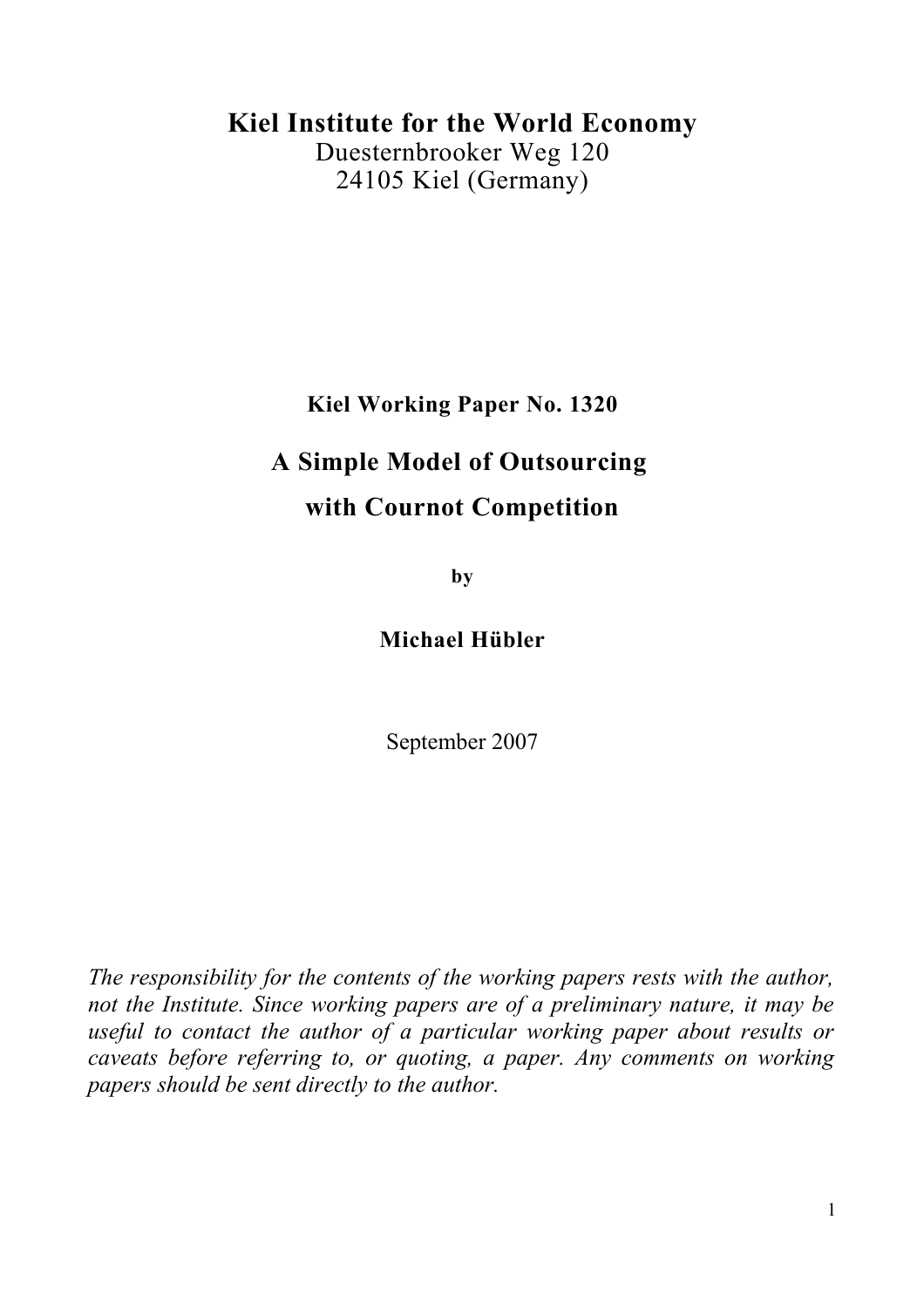# **A Simple Model of Outsourcing with Cournot Competition\***

## **Michael Hübler**

#### Abstract:

The paper analyses a partial equilibrium outsourcing model with Cournot competition in intermediate good production. Final production is located in western Europe, whereas the intermediate good can be manufactured by a western (outsourcing) or eastern European supplier (offshore outsourcing). Interregional production (factor) allocation depending on factor prices and productivity levels is investigated analytically and graphically. The main results are: Higher production costs in one region reduce intermediate good production in both regions leading to a substitution effect between high- and low-skilled labour intensive inputs rather than between eastern and western low-skilled labour intensive inputs. The sensitivity of outsourcing activities to production cost changes is highest when the interregional cost differential is smallest.

Keywords: Offshoring, outsourcing, Cournot competition, intermediate good

JEL classification: D24, D43, F20, J31

**Michael Hübler** Kiel Institute for the World Economy 24100 Kiel, Germany Telephone: +49 431 8814 401 E-mail: michael.huebler@ifw-kiel.de

Special thanks to Günther Rehme, further thanks to Frank Bickenbach, Sonja Peterson, Andreas Keller, Peter Nunnenkamp, Edwin van der Werf, Henning Klodt and Min-Ching Chiou for helpful comments.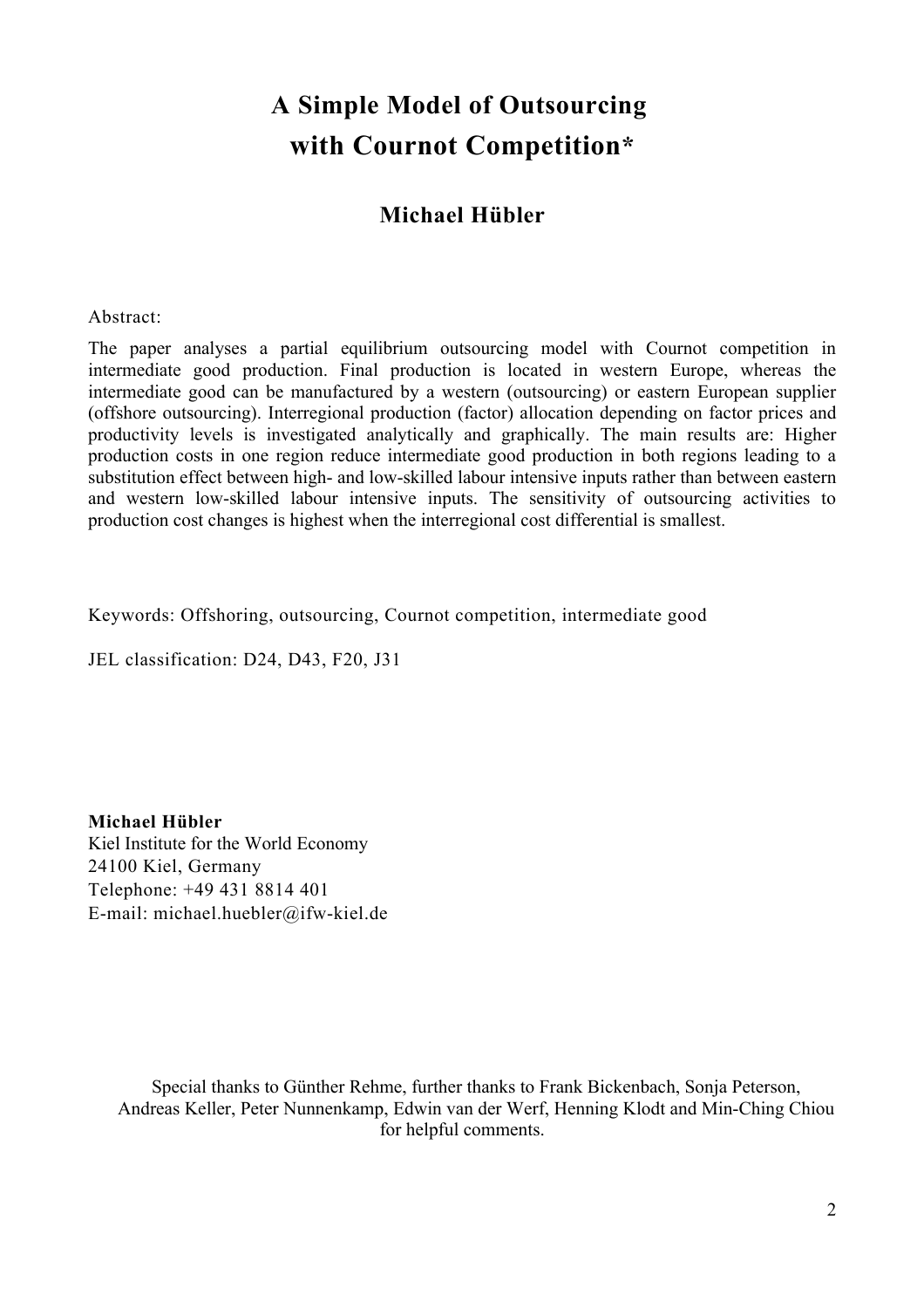## **1 Introduction**

Recently citizens, politicians and economists recognized outsourcing in the sense of moving economic activities abroad as a topic of highest importance in the context of the European Union Eastern Enlargement. People fear that production and jobs permanently escape towards East, increasing wage pressure and unemployment in the West. When unions ask for higher wages or when political decision makers claim stricter standards, say in the environmental field, the opposed argument is straight forward: Any deterioration of the western location characteristics will move production and jobs away to the East and must therefore be avoided.

Thus, this paper deals with the question, how sensitive outsourcing behaviour from West to East really is when production costs in West and East change relative to each other. This aspect has not yet been covered in the literature from a theoretical point of view. The paper assumes a special case, though, analysing a partial equilibrium outsourcing model of one western European and one eastern European intermediate good supplier in Cournot competition, i.e. interregional competition in quantities of intermediate goods. This means, the paper examines within country outsourcing versus offshore outsourcing to abroad, since the intermediate good is manufactured by independent rivalling firms located within and outside the home country. The distribution of intermediate good production to the East and West depending on exogenous wages, returns on investment and technology levels is derived analytically. The ratio of labour costs between western and eastern Europe varies between more than 20 (for example Denmark compared to Bulgaria) and about one (Portugal compared to Slovenia). In the future the wage differential between East and West is supposed to decrease due to the proceeding integration process.

The kind of outsourcing that is relevant here is offshore outsourcing in the spirit of Feenstra and Hanson (1996a and 1996b) and Sinn (2005). In contrast to other theoretical models, this approach consists of a two-stage production process with Cobb-Douglas technologies and intermediate goods as perfect substitutes. This makes the model analytically tractable. Other differences are that factor prices are exogenous and that production factor allocation responds to changes in factor prices and productivity. The model provides a useful analytic framework for modelling outsourcing and highlights the sensitivity of outsourcing activities for wage and productivity changes given an interregional production cost differential.

Does the initial wage differential between two countries or regions have an influence on the reaction of outsourcing activities to production cost changes? Will the outsourcing behaviour change when cost levels converge? Are western low-skilled labour intensive inputs proportionally replaced by corresponding eastern inputs?

The analysis shows that the elasticity of relative interregional production is largest when marginal production costs in the West and East are equal. Moreover, higher production costs in one region reduce intermediate good production in both regions leading to a substitution effect between highand low-skilled labour intensive inputs rather than between eastern and western low-skilled labour intensive inputs. Of course, intermediate goods production falls in region A relative to B, when production costs in A rise relative to B. But intermediate goods output in B does not rise in absolute terms, since both regions interact via Cournot competition.

The paper is organized as follows: Section 2 summarizes theoretical and empirical literature on international outsourcing. Section 3 describes the model structure, section 4 introduces Cournot competition of intermediate goods suppliers, section 5 derives the allocation of intermediate good production and the elasticity of relative interregional production, section 6 analyses the resulting allocation of production factors, section 7 introduces transport costs, section 8 provides graphical representations, section 9 discusses implications and caveats and chapter 10 concludes.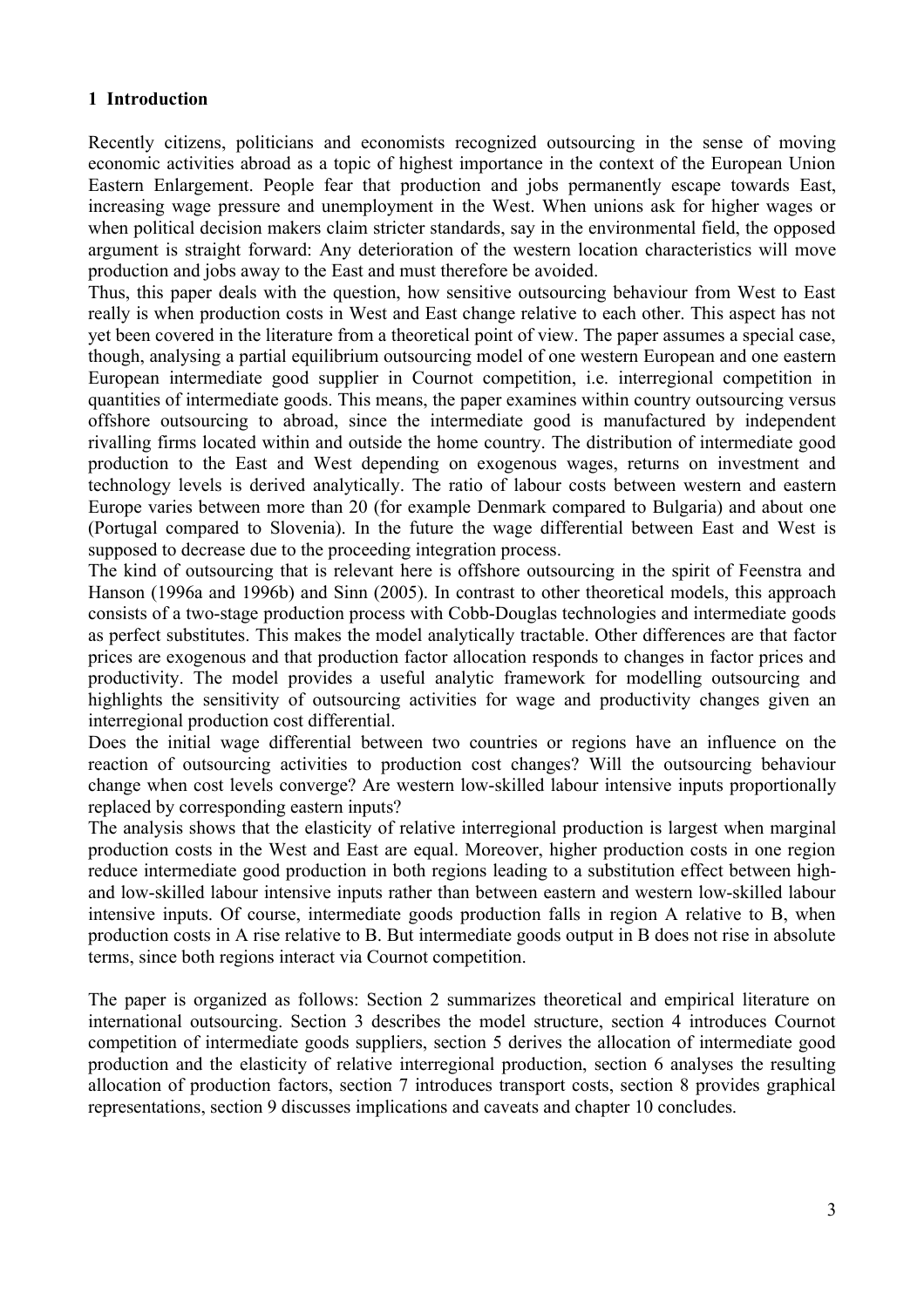## **2 Literature on Outsourcing**

Referring to the USA Feenstra and Hanson (1996a and 1996b) show that rising imports, reflecting the outsourcing of production activities, contributed to the decline of relative employment and wages of unskilled workers during the 1980s. When firms outsource low-skilled labour intensive activities to low-wage countries and import the produced intermediate goods, this will shift employment towards skilled labour within industries (Feenstra and Hanson (1996)). Bhagwati, Panagariya and Srinivasan (2004) refer to US outsourcing at the beginning of the the 21<sup>st</sup> century as a different phenomenon: Trade in services at arm's length that does not require geographical proximity of the buyer and the seller. This view emphasizes the role of information and communication technology opening the possibility of outsourcing call centres, software programming and data analysis to Asia connected via fast and cheap internet and telephone connections.

In Europe especially the kind of outsourcing described by Feenstra and Hanson has achieved high attention with respect to the European Union eastern enlargement. Real wages in the central and eastern European countries average around one-fifth of the respective wage levels in the former EU-[1](#page-3-0)5<sup>1</sup> and create an incentive for western companies to benefit from the low eastern labour costs by outsourcing labour-intensive production abroad. Sinn (2005) calls Germany a Bazaar Economy importing and exporting large amounts of goods but adding a low production value. The value added divided by the output value in the German industry declined from 40.2 % to 34 % between 1970 and 2003 (Sinn (2005), Appendix A, figure 5). For example the high quality German Porsche Cayenne is actually produced in Bratislava to a large extent as pointed out by Sinn (2005). Marin (2002) indicates that the most dynamic and innovative segments of the German economy invest in eastern Europe and that exploiting low eastern wages is one motive for the outsourcing activities. Marin (2006) finds empirically that falling trade costs, lower levels of corruption and improvements in the contracting environment in eastern Europe influence the level of intrafirm imports from the East to Austria and Germany, which points to increased outsourcing to the East. Marin (2004) goes one step further, stating that Germany and Austria carry out outsourcing activities towards the East in order to take advantage of the abundant high-skilled labour there. She finds high educational levels among employees and more workers engaged in R&D and engineering in eastern affiliates compared to firms in Germany and Austria. Braconier and Ekholm (2001) find opposite results. Marin (2004) shows small job losses in the West due to outsourcing, because outsourcing helps western firms to stay competitive in accordance with Konings and Murphy (2001). In contrast to these studies Becker et al. (2005) find a more substantial replacement of western jobs by jobs in eastern affiliates. Kirkegaard (2005) identifies European companies supplying or receiving outsourced or offshored goods and services and consumers of the resulting final commodities as winners. On the other hand companies being unable to adapt to the outsourcing boom and workers laid off due to outsourcing and offshoring are potential losers.

In summary the literature points to some negative redistribution and employment effects for lowskilled employees. However, there is no reason for any outsourcing hysteria concerning production and jobs moving to low wage countries rapidly, considering that outsourcing improves efficiency and competitiveness and therefore reduces commodity prices under competitive markets making consumers of theses products better off.

Due to the major public awareness of outsourcing and its consequences various models have been developed recently. The model by Egger and Egger (2004a) includes multinationals' competition in quantities and price-cost margins. Egger and Egger (2004b) analyse the trade-off between transport costs and lower production costs induced by outsourcing. Kohler (2004) models the reaction of a multi-stage industry with outsourcing to changes of the final good price and fragmentation costs.

<span id="page-3-0"></span><sup>1</sup> According to World Bank purchasing power parity estimates; Boeri and Brücker (2000).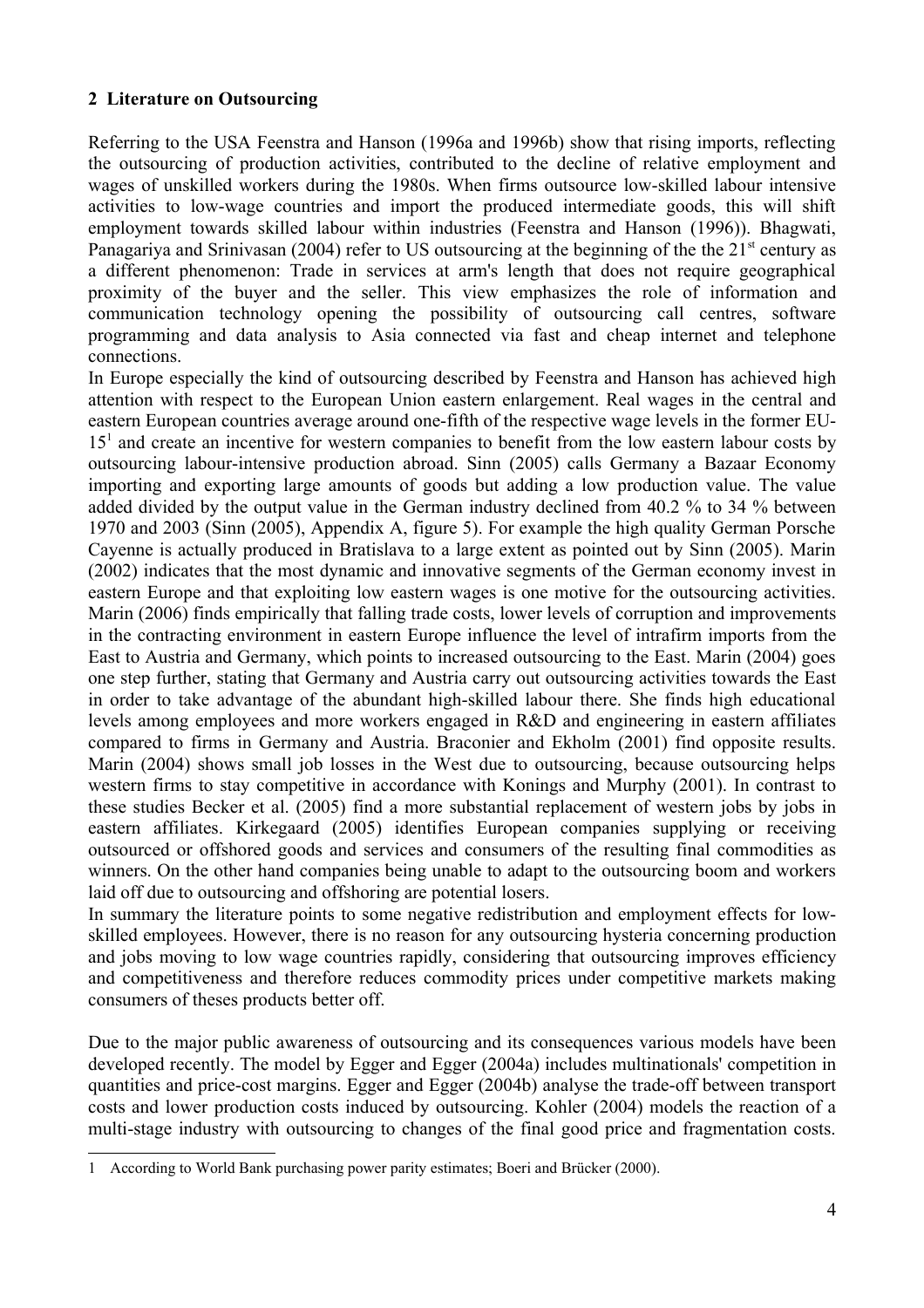Markusen (2005) uses modules from the existing trade theory for numerical analyses. Overall, the simulations suggest welfare gains for the South and the global economy, while the outsourcing northern country may lose if it is large. A key issue in the research of Grossman and Helpman (2005) (related to Grossman and Helpman (2002) and (2003)) is the view of outsourcing as an activity requiring a costly search for a partner (in the home country or in a foreign country). Bandyopadhyay and Wall (2005a) derive the optimal amount of outsourcing for a given immigration level; the model by Bandyopadhyay and Wall (2005b) includes an oligopolistic export sector and a competitive import-competing sector and shows that an outsourcing tax can be justified under a minimum wage but not under flexible wages. Mitra and Ranjan (2005) extend the outsourcing and FDI research to dynamic behaviour with externalities and firm heterogeneity. According to their results temporary shocks can have permanent effects, and most productive firms move abroad first. Bartel, Lach and Sicherman (2005) show how technological progress lowers firms' adjustment costs of outsourcing. Munch and Skaksen (2005) point out that outsourcing to abroad worsens the wages for unskilled-workers, whereas this effects cannot be expected from outsourcing within the country. They confirm their result by using Danish panel data. Furthermore, Senses (2006) illustrates theoretically and empirically how the elasticity of low-skilled labour demand increases in heavily outsourcing industries and how a decline in the share of unskilled labour at home lowers the elasticity on the other hand. Wang (2006) develops a model of choosing between vertical integration and outsourcing depending on cost differentials, transport costs and costs of searching for intermediate good trade partners in the tradition of Grossman and Helpman. Grossman and Rossi-Hansberg (2006) propose a new conceptual framework of the global production process focussing on tradable tasks. They show that in contrast to neoclassical trade theories (under certain conditions) all domestic parties can share in the gains from improved offshoring opportunities. A reformulation of the four basic theorems of Heckscher-Ohlin theory allowing for offshoring (fragmentation) is provided by Baldwin and Robert-Nicoud (2007).

Summing up, a large variety of models has been developed to examine different aspects related to outsourcing, such as transport costs versus lower production costs, searching for an outsourcing partner, the relationship of outsourcing and migration and the role of technological progress. Accordingly, outsourcing is a phenomenon with many facets, some of them investigated and understood, many of them not yet understood leaving room for further research in different directions.

This paper deals with a facet of high public interest, not sufficiently covered theoretically: The reaction of (offshore) outsourcing in the spirit of Feenstra and Hanson to changes in production costs.

### **3 Model Structure**

The partial equilibrium model is composed of a final good *Y* producer, located in the western European country, and two intermediate good *X* producers, located in the western country and the eastern country, respectively. *Y* is produced with a Cobb-Douglas technology using the inputs *H* and *X:*

$$
Y = H^{\alpha} (X_W + X_E)^{1-\alpha} \qquad 0.5 < \alpha < 1
$$
 (1)

The final good *Y* could be an automobile produced in Germany via a complex process with a sophisticated technology.<sup>[2](#page-4-0)</sup> The final good producer takes demand, e.g. for his car type, as given by the market. (The final good market form is not of importance in this case.)

<span id="page-4-0"></span><sup>2</sup> The model could also describe any other suitable industry, where outsourcing of intermediate goods production occurs and where a small number of intermediate goods producers compete.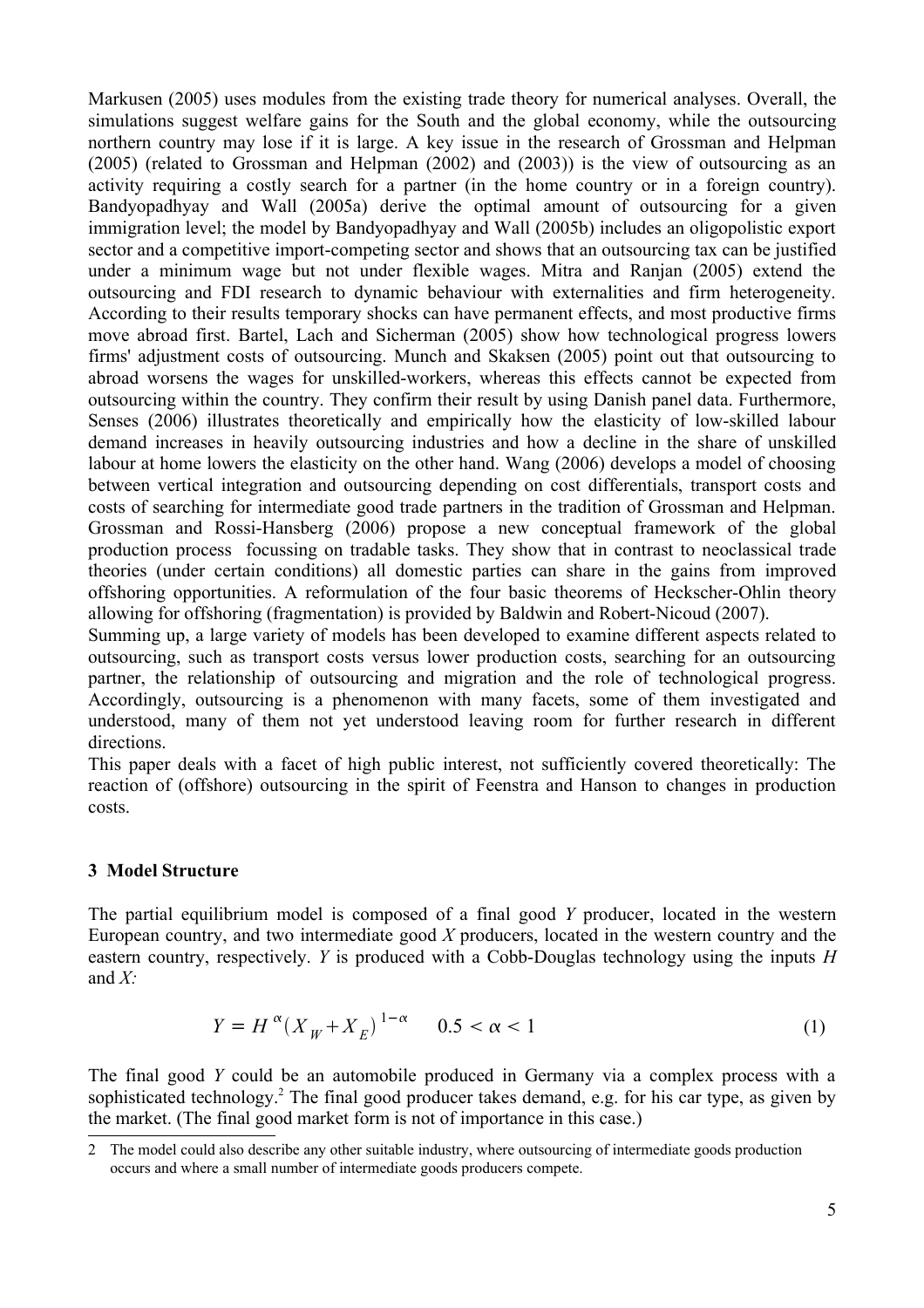*H* is a high-skilled labour and high-technology intensive input, which is available in the western area only and cannot be outsourced. This is a conservative assumption contrasting with Marin (2004), but not crucial for the interpretation of the outcomes. For simplicity the production factor *H* encompasses all processes involving highly educated employees such as design, engineering and management, the necessary high technology capital and firm specific knowledge.

The intermediate good *X* production process includes all activities demanding low-skilled labour like manual work plus usual capital input. *X* represents for instance interior automotive parts like dashboards and seats. *X* can be manufactured in western  $(X_W)$  or eastern Europe  $(X_F)$ . Low-skilled labour is supplied in both regions. That means there is no offshore outsourcing with the purpose of getting access to well educated workers in the East as described by Marin (2004) nor service outsourcing according to Bhagwati, Panagariya and Srinivasan (2004), but it is offshore outsourcing in the spirit of Feenstra and Hanson (1996a and 1996b). Intermediate good production can be moved to the East when production costs or wages are cheaper in the East, afterwards the manufactured intermediates are imported to the West.  $X_W$  and  $X_E$  are homogeneous goods and perfect substitutes so that they can be summed up to  $X = X_W + X_E$ . The assumption  $\alpha > 0.5$  implies a higher income share for the high-skilled labour and high-technology intensive input located in the West (under perfect competition). This means that the share of the production process which is mobile via outsourcing is less than half of whole production referring to factor revenues. The intuition is that the main part of production is not outsourced but kept within the company in contrast to the example by Sinn (2005).<sup>[3](#page-5-0)</sup>  $\alpha$  > 0.5 is sensible because *H* encompasses high-skilled labor as well as high tech capital.

The Cobb-Douglas function implies the possibility to replace part of input *X*, produced with a high amount of low-skilled labour and standard technology by input *H*, produced by high-skilled workers and modern technologies, and vice versa.

The *Y* producer minimizes production costs for a given output *Y*:

<span id="page-5-2"></span>Min. 
$$
C = w_H H + p_W X_W + p_E X_E
$$
  
s. t. 
$$
Y = H^{\alpha} (X_W + X_E)^{1-\alpha}
$$
 (2)

*w<sub>H</sub>* is the price of high-skilled labour intensive input *H*,  $p_W$  and  $p_E$  are the prices of *X*, manufactured in the western or eastern region. The final good *Y* producer is a price taker, he sets the input factor amounts according to the factor prices  $w_H$ ,  $p_W$  and  $p_E$ .

The intermediate good is manufactured by independent rivalling firms located in western Europe or Eastern Europe, respectively. We call the former case outsourcing, the latter case offshore outsourcing.[4](#page-5-1)

<span id="page-5-0"></span><sup>3</sup> The Bazaar Economy hypothesis has been rejected by other authors, for instance Horn and Behncke (2004).

<span id="page-5-1"></span><sup>4</sup> Outsourcing means removing part of the production process from the own company and buying it from an external company instead, where the outsourced part can be a product or a service, but not raw material (Kirkegaard (2005)). Offshore outsourcing in the current discussion is a certain type of outsourcing, namely outsourcing to a foreign country. FDI is distinguished from outsourcing and pure portfolio investment by the ownership criterion: The investor has a certain degree of influence on the foreign investment receiving country (by holding a company share of at least 10 %). (The OLI paradigm by Dunning (1981) distinguishes three motives for FDI: ownership advantage, location advantage and internalization advantage.) In that respect the expression multinational firm is closely related to FDI. (see for instance Markusen and Maskus (2001)). We distinguish two types of FDI and multinational enterprises: vertical and horizontal. Vertical FDI is similar to offshore outsourcing, since part of the production process is done by the affiliate and the resulting intermediate good is transferred back. An important factor driving vertical FDI is the benefit from lower production costs abroad. Horizontal FDI and horizontal multinationals have little in common with offshore outsourcing, since the main purpose is direct access to foreign market instead of exporting to that market. Offshoring in general encompasses according to the definition by Kirkegaard (2005) offshore outsourcing as well as vertical FDI and refers to imports of intermediate goods across the boarder.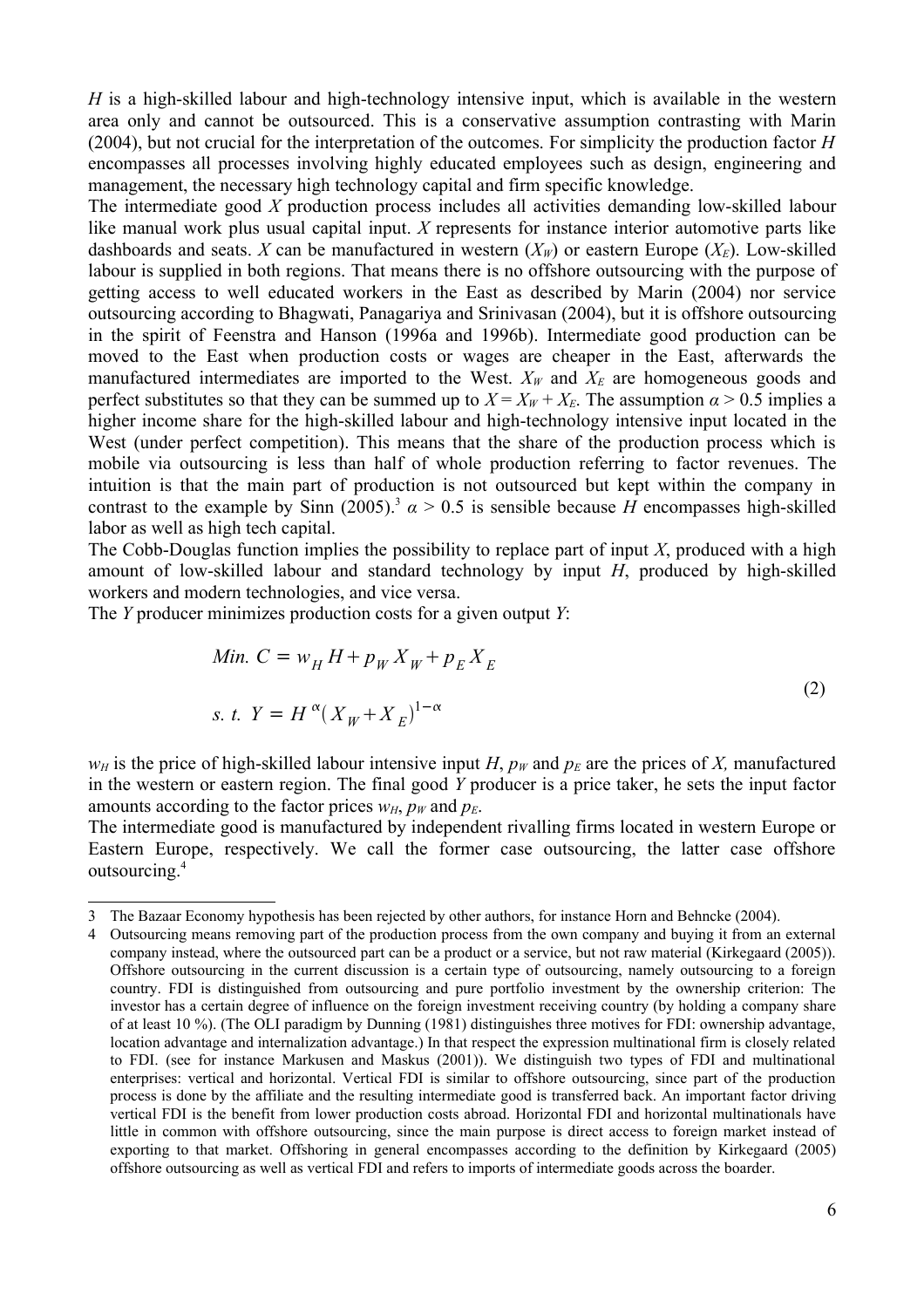Intermediate good *X* production is represented by using Cobb-Douglas functions with the inputs capital *K* and low-skilled labour *L* with constant returns to scale:

<span id="page-6-1"></span>
$$
X_i = A_i K_i^{\beta_i} L_i^{1-\beta_i} \qquad 0 < \beta_i < 1 \, , \, i = [W; E] \tag{3}
$$

The production processes in West and East differ in technologies  $A_i$  and in the real wages  $w_i$ . Furthermore, differences in the returns to capital investment *r<sup>i</sup>* and in the elasticities of production  $\beta_i$  and  $I - \beta_i$  are possible.

Cost minimizing *X* manufacturing leads to the following marginal costs *ci*:

$$
c_i = \beta_i^{-\beta_i} (1 - \beta_i)^{\beta_i - 1} A_i^{-1} r_i^{\beta_i} w_i^{1 - \beta_i}
$$
 (4)

Marginal costs  $c_i$  are assumed constant and equal to the cost per unit of output. Marginal costs are derived from the exogenous parameters technology  $A_i$ , real wage  $w_i$ , real return rate on investment  $r_i$ and the Cobb-Douglas function exponents  $\beta_i$  and  $I-\beta_i$ . If the returns on investment and the exponents are similar in the East and West, a cost advantage can be achieved via a more efficient technology or a lower wage level.

*X* producers maximize their profits and have oligopolistic (monopolistic) power reflected in the price for *X* depending on the quantity of *X*, where  $X = X_W + X_E$ .

<span id="page-6-0"></span>
$$
Max. \Pi_i = p_i(X) \cdot X_i - c_i \cdot X_i \tag{5}
$$

Without any market power of *X* producers prices would be equal to marginal costs. In general a productivity gap between East and West exists, and hence intermediate good production would take place in the area with lower marginal costs only.

In the case of Bertrand competition (price competition) intermediate good manufacturing occurs only in the cheaper region, too. Now the cheaper producer can increase the price for *X* and reduce the production quantity of *X*, but if he increases the price for *X* more than to the marginal costs of the rival *X* producer, he will loose all the demand for his product.

Cournot competition (competition in quantities) is the interesting case that needs further analysis. Even though intermediate goods are perfect substitutes, Cournot competition ensures that intermediate good production is distributed to both regions depending on regional production cots.

#### **4 Cournot Competition**

Production of automotive components, e.g. a certain dashboard containing distinct parts or seats, requires low-skilled manual work and to a lower extent high-skilled engineering and design. Nevertheless specific knowledge and a sufficient firm size are necessary to produce automobile parts according to the final producer's needs, in large amounts and fulfilling the quality restrictions. The intermediate good and the final good company agree to a long term contract, so that other suppliers can hardly enter the market. For that reason it is plausible to suppose a small number of companies being able to provide the specific components needed in final production, in this model in particular two suppliers. Under the assumption of pure Cournot competition the eastern and western company offer the intermediate good *X* at the same price  $p_X = p_W = p_E$ . The firms optimize their supply of *X* taking into account the rivals reaction and the demand function for *X* given by the western final good *Y* producer. The conditional factor demand function can be derived from [\(2](#page-5-2)):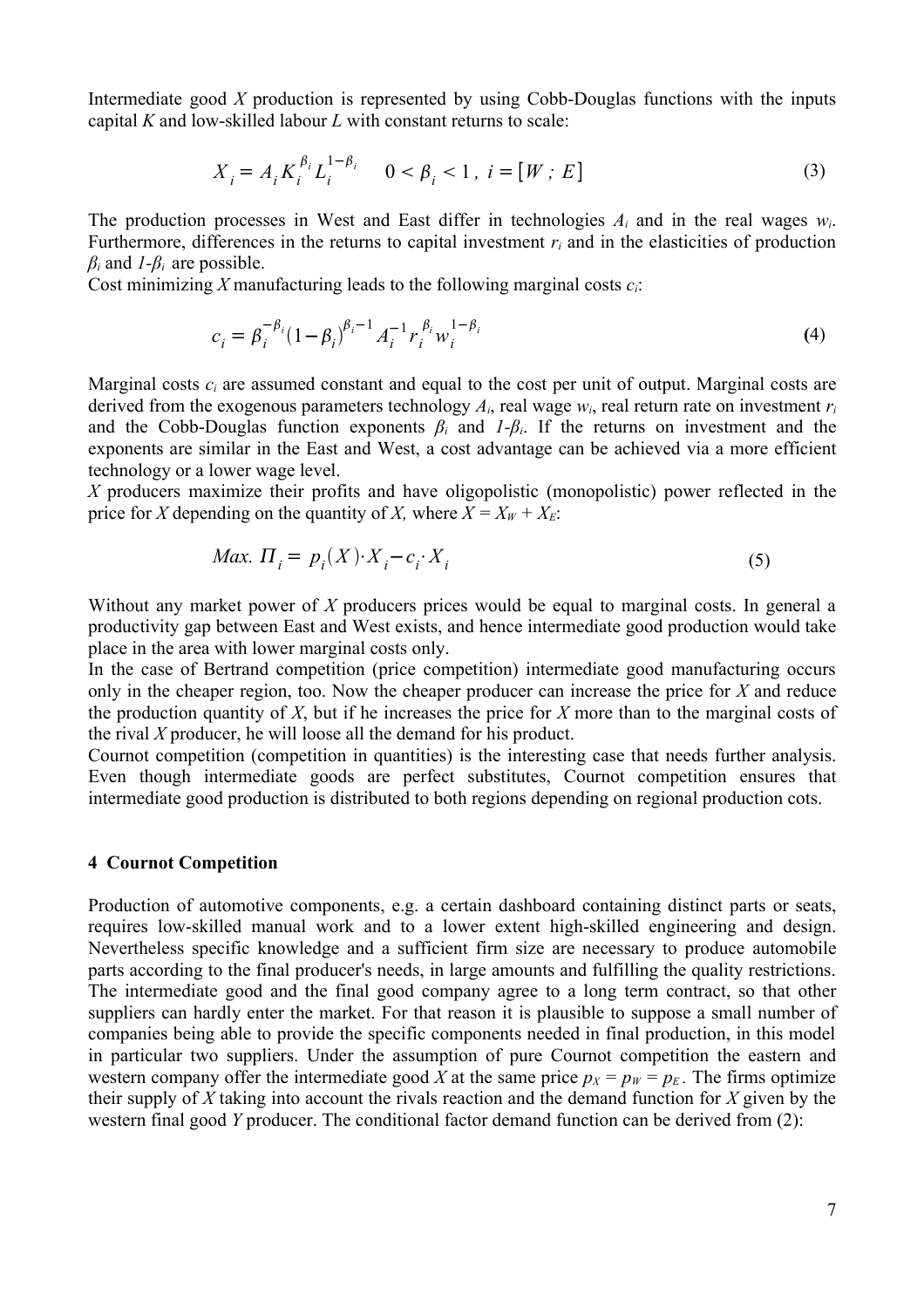<span id="page-7-1"></span>
$$
X(Y, w_H, p_x) = \left(\frac{\alpha p_x}{(1-\alpha)w_H}\right)^{-\alpha} Y
$$
 (6)

Total demand for *X* falls with the price  $p_X$  and increases with  $w_H$ , the price of the skilled labour intensive good *H*.

Similarly the input quantity of *H* is expressed:

<span id="page-7-3"></span>
$$
H(Y, w_H, p_x) = \left(\frac{\alpha p_x}{(1-\alpha)w_H}\right)^{1-\alpha} Y
$$
 (7)

A change in the exogenous quantity *Y* leads to proportional shifts of the input factors *X* and *H*. The absolute value of *Y* is unimportant because the analysis looks at relative values. Solving [\(6](#page-7-1)) for  $p_X$  yields the inverse factor demand function for *X*:

<span id="page-7-0"></span>
$$
p_X = \frac{1 - \alpha}{\alpha} w_H X^{-\frac{1}{\alpha}} Y^{\frac{1}{\alpha}}
$$
 (8)

Obviously the intermediate good suppliers face a non-linear and downward-sloping inverse factor demand function with respect to the total production of *X*. Since  $\alpha$  < 1 expanding the supply of total *X* leads to a more than proportional fall in the price  $p<sub>X</sub>$ . Hence, a monopolist would choose the output as small as possible, but in the oligopoly the situation is different. For every positive given quantity of one supplier there is an optimal output of the rival, which results in an equilibrium with positive quantities.

In market equilibrium supply equals demand for *X* at the price  $p<sub>X</sub>$ , so that we can substitute [\(8\)](#page-7-0) into  $(5)$  $(5)$ :

<span id="page-7-5"></span>
$$
Max. \Pi_i = \frac{1 - \alpha}{\alpha} w_H X^{-\frac{1}{\alpha}} Y^{\frac{1}{\alpha}} X_i - c_i X_i
$$
\n<sup>(9)</sup>

The oligopolists maximize their profits *Π<sup>i</sup>* by choosing their production quantities *X<sup>i</sup>* and taking into account the total amount *X* that includes their own and their rival's quantity.

This results in the following first order conditions for profit maximization representing the oligopolists reaction functions with  $i = [W, E]$ :

$$
\frac{d\Pi_i}{dX_i} = \frac{1-\alpha}{\alpha} w_H Y^{\frac{1}{\alpha}} \left( -\frac{1}{\alpha} X^{-\frac{1}{\alpha} - 1} X_i + X^{-\frac{1}{\alpha}} \right) - c_i = 0
$$
  

$$
\Leftrightarrow \frac{1-\alpha}{\alpha} w_H Y^{\frac{1}{\alpha}} X^{-\frac{1}{\alpha}} \left( 1 - \frac{1}{\alpha} \frac{X_W}{X} \right) = c_W
$$
(10)

<span id="page-7-4"></span><span id="page-7-2"></span>
$$
\wedge \quad \frac{1-\alpha}{\alpha} w_H Y^{\frac{1}{\alpha}} X^{-\frac{1}{\alpha}} \left( 1 - \frac{1}{\alpha} \frac{X_E}{X} \right) = c_E \tag{11}
$$

Appendix B, (a) shows that the second order condition for a profit maximum is fulfilled.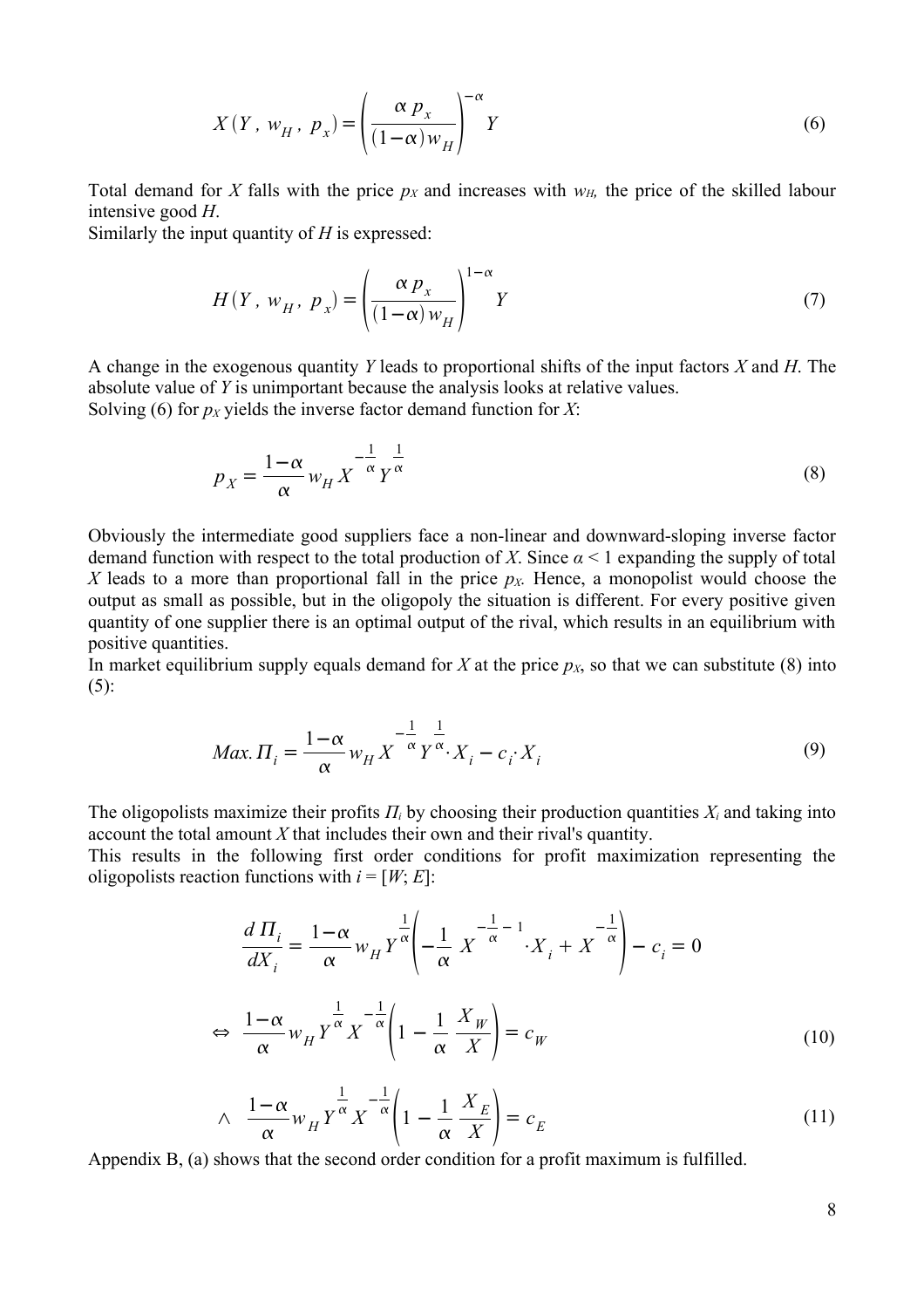Dividing the latter first order conditions for East and West yields:

<span id="page-8-1"></span>*X <sup>W</sup>*

$$
\frac{1 - \frac{1}{\alpha} \frac{X_W}{X}}{1 - \frac{1}{\alpha} \frac{X_E}{X}} = \frac{c_W}{c_E}
$$
\n
$$
\Leftrightarrow \frac{\alpha X - X_W}{\alpha X - X_E} = \frac{c_W}{c_E} \Leftrightarrow \frac{\alpha (X_W + X_E) - X_W}{\alpha (X_W + X_E) - X_E} = \frac{c_W}{c_E}
$$
\n
$$
\Leftrightarrow \frac{X_W}{X_E} = \frac{(1 - \alpha)c_W + \alpha c_E}{(1 - \alpha)c_E + \alpha c_W} = \frac{(1 - \alpha)c_{WE} + \alpha}{(1 - \alpha) + \alpha c_{WE}} \equiv V_{WE} \tag{12}
$$

*VWE,* a key variable in this model, is the ratio of production in the West relative to the East. *cWE* means  $c_W$  /  $c_E$ , i.e. marginal production costs in the West divided by marginal costs in the East, in other words the relative western marginal costs.

#### **5 Allocation of Intermediate Good Production**

This section examines how the allocation of intermediate good production to eastern and western Europe reacts to changes in the production cost differential between those regions. For this purpose the elasticity of relative interregional production is derived.

The first derivative of expression ([12\)](#page-8-1) with respect to marginal costs in the West relative to the East shows the reaction of relative *X* production  $V_{WE}$  to changes in relative marginal costs  $c_{WE}$  (more detailed in Appendix B, (b))

<span id="page-8-0"></span>
$$
\frac{d V_{WE}}{d c_{WE}} = \frac{(1-\alpha)\left[(1-\alpha) + \alpha c_{WE}\right] - \left[(1-\alpha)c_{WE} + \alpha\right]\alpha}{\left[(1-\alpha) + \alpha c_{WE}\right]^2}
$$
\n
$$
= \frac{1-2\alpha}{\left[(1-\alpha) + \alpha c_{WE}\right]^2} < 0
$$
\n(13)

 $\alpha$  is larger than 0.5 per assumption and hence the term above is negative. That means, increasing marginal production costs in the West relative to the East lower the relative western production  $V_{WE}$ as expected. Facing higher production costs in the West the oligopolist reduces the profit maximizing output  $X_W$ , so that the relative western X output falls.

Now the following elasticity  $\varepsilon$  can be derived from ([12\)](#page-8-1) and [\(13](#page-8-0)) in order to analyse the sensitivity of relative *X* production to changes in relative production costs  $c_{WE}$ :

$$
\epsilon = \frac{d V_{WE}}{d c_{WE}} \cdot \frac{c_{WE}}{V_{WE}} = \frac{1 - 2\alpha}{\left[ (1 - \alpha) + \alpha c_{WE} \right]^2} \cdot \frac{c_{WE}}{(1 - \alpha) c_{WE} + \alpha}
$$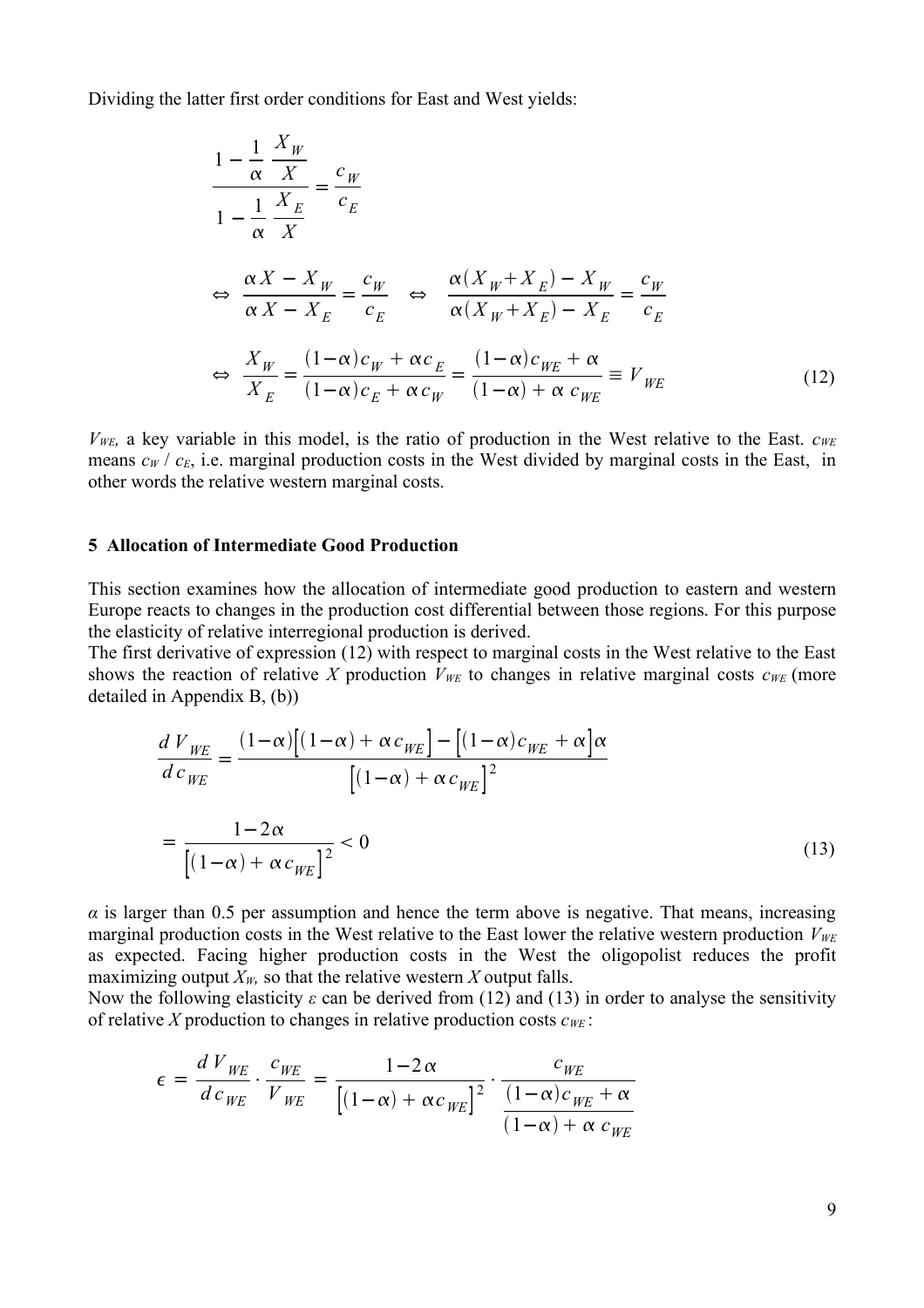$$
= \frac{1-2\alpha}{\left(1-\alpha\right)^2 + \alpha^2 + \alpha\left(1-\alpha\right)\frac{1}{c_{WE}}} < 0
$$
\n<sup>(14)</sup>

This elasticity of relative interregional production is a measure for the sensitivity of offshore outsourcing to interregional production cost changes. When it is high, cost deviations at home lead to a large relative production shift to abroad. Term ([14\)](#page-9-0) and the example in figure 1 show that the elasticity of relative intermediate good production is a function of the relative production costs. We now analyse the first derivative of the denominator of equation [\(14](#page-9-0)) in order to find an extremum of *ε*:

$$
\frac{d}{dc_{WE}}[(1-\alpha)^2 + \alpha^2 + \alpha(1-\alpha)\frac{1}{c_{WE}} + \alpha(1-\alpha)c_{WE}] = 0
$$
  

$$
\Leftrightarrow -\alpha(1-\alpha)\frac{1}{c_{WE}^2} + \alpha(1-\alpha) = 0 \Leftrightarrow c_{WE} = 1
$$
 (15)

The second order derivative yields:

<span id="page-9-2"></span><span id="page-9-0"></span> $2\alpha(1-\alpha)$ <sup>1</sup>  $\frac{1}{c_{WE}^3} > 0$ 

This is larger than zero because all terms are positive. Consequently the denominator has a minimum when relative costs are equal to one. What does this mean for expression ([14\)](#page-9-0)? A minimum in the denominator leads to a maximum magnitude of the complete expression, but since the numerator is negative for  $\alpha > 0.5$  overall equation ([14\)](#page-9-0) shows a minimum lower than zero for  $c_{WE} = 1$ . For  $c_{WE}$  towards infinity or to minus infinity the elasticity goes towards zero (figure 1).

With the definition of  $V_{WE}$  according to [\(12](#page-8-1)) in the middle bracket and some algebra (Appendix B, (c))  $X_E$  can be expressed as:

<span id="page-9-1"></span>
$$
X_{E} = \left(\frac{(1-\alpha)\left(2-\frac{1}{\alpha}\right)}{\alpha} \frac{w_{H}}{c_{W} + c_{E}}\right)^{\alpha} \frac{1}{1+V_{WE}} Y
$$
(16)

$$
\Leftrightarrow X_E = \left(\alpha' \frac{w_H}{c_W + c_E}\right)^{\alpha} \frac{1}{1 + V_{WE}} Y
$$
\n(17)

We write *α'* for simplicity.  $1/(1 + V_{WE})$  is the eastern European share of *X* production. The eastern supply of *X* increases proportionally with the exogenous final output *Y*. The higher the sum of marginal costs in the West and East compared to the price for high-skilled labour  $w_H$ , the lower the input of  $X_E$  in final production.

Western *X* production can be derived in an analogue way using ([10](#page-7-2)) and replacing  $X_E$  by  $X_W$  /  $V_{WE}$ :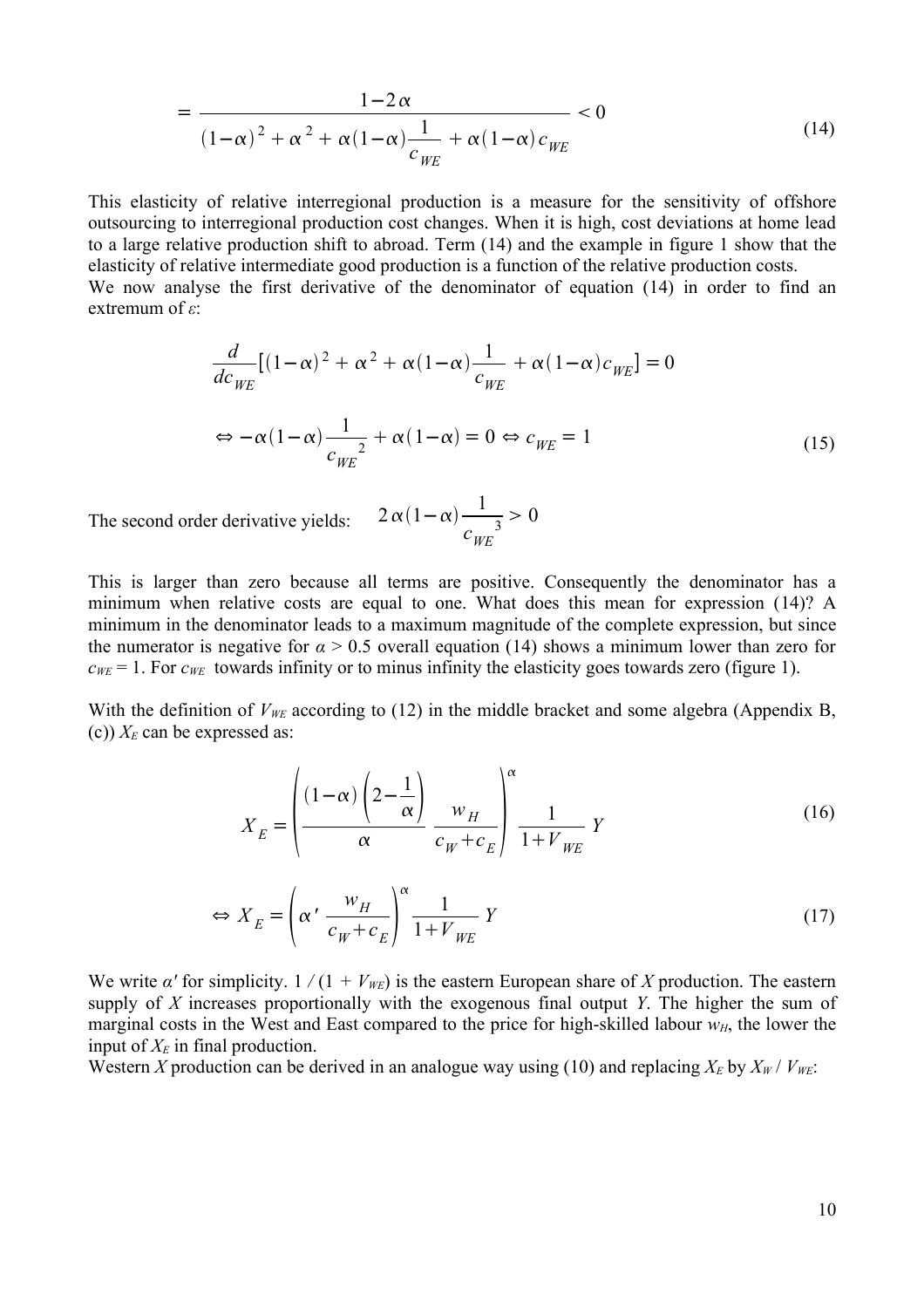<span id="page-10-1"></span>
$$
\Rightarrow X_W = \left(\frac{1-\alpha}{\alpha}w_H\right)^{\alpha} \left(1 - \frac{1}{\alpha}\frac{1}{1 + \frac{1}{V_{WE}}}\right)^{\alpha} \frac{1}{1 + \frac{1}{V_{WE}}} c_W^{-\alpha} Y
$$
\n
$$
\left(\frac{w_H}{1 + \frac{1}{V_{WE}}}\right)^{\alpha} \frac{1}{1 + \frac{1}{V_{WE}}} c_W^{-\alpha} Y
$$
\n(18)

<span id="page-10-0"></span>
$$
\Leftrightarrow X_W = \left(\alpha' \frac{w_H}{c_W + c_E}\right)^{\alpha} \frac{1}{1 + \frac{1}{V_{WE}}} Y
$$
\n(19)

Now  $1/(1 + 1/V_{WE})$  is the western share of total *X* production.



*Figure 1: Elasticity ε of intermediate good production in the West relative to the East (V<sub>WE</sub>)* with respect to relative production cost changes ( $c_{WE}$ ), example with half*logarithmic scale, α = 0.66*

Equations ([17\)](#page-9-1) and ([19\)](#page-10-0) represent a Nash equilibrium, because both oligopolists maximize their profits considering the rival's behaviour, and the firm that deviates from this optimal production will suffer a lower profit.

Adding ([19\)](#page-10-0) and [\(17](#page-9-1)) leads to total supply of *X*:

$$
X = X_W + X_E = \left(\alpha' \frac{w_H}{c_W + c_E}\right)^{\alpha} \left(\frac{1}{1 + \frac{1}{V_{WE}}} + \frac{1}{1 + V_{WE}}\right) Y
$$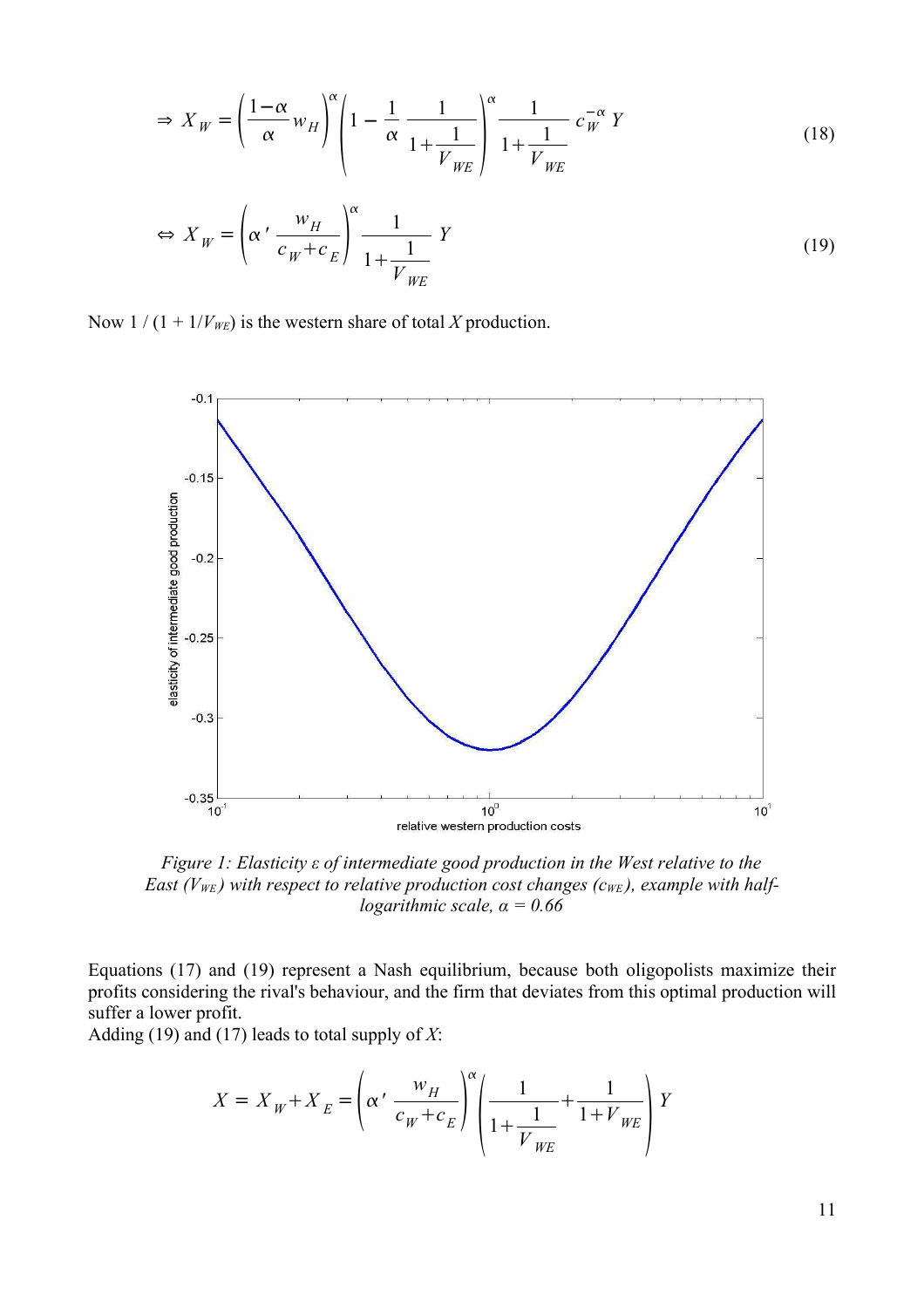<span id="page-11-0"></span>
$$
= \left(\alpha' \frac{w_H}{c_W + c_E}\right)^{\alpha} Y = \left[\frac{(1-\alpha)}{\alpha} \left(2 - \frac{1}{\alpha}\right) \frac{w_H}{c_W + c_E}\right]^{\alpha} Y \tag{20}
$$

The equilibrium price  $p_X$ , which is identical for  $X_W$  and  $X_E$ , becomes obvious by comparison of the above term with expression ([6\)](#page-7-1):

<span id="page-11-2"></span>
$$
X(Y, w_H, p_x) = \left(\frac{\alpha p_x}{(1-\alpha)w_H}\right)^{-\alpha} Y = \left(\frac{1-\alpha}{\alpha} \frac{w_H}{p_x}\right)^{\alpha} Y
$$
  

$$
p_X = \frac{c_W + c_E}{2 - \frac{1}{\alpha}}
$$
 (21)

It follows:

The equilibrium price for *X* is a linear function of the sum of the marginal costs in the regions. The input of *X* as a production factor in final production decreases when  $p<sub>X</sub>$  is raised. Consequently higher costs in one region not only reduce production in this region, but also total supply of the intermediate good *X* by increasing  $p<sub>X</sub>$ . Hence it is not immediately clear, if higher production costs in the East increases or decreases absolute *X* production in the West. This depends on whether the production shift from East to West is lower or higher than the negative effect of the total *X* production decline.

The magnitude of  $p_X$  movements due to marginal cost changes is determined by the coefficient 1  $\ell$  $(2 - 1 / \alpha)$ . For  $\alpha$  approaching 1,  $p_X$  is approximately the sum of marginal costs. This would imply a very high exponent in the Cobb-Douglas function for *H* and a very low exponent for the input *X*. The magnitude becomes higher and higher, when  $\alpha$  falls towards 0.5, keeping in mind, that 0.5 is a lower bound for *α* in this model.

The profits of the intermediate good suppliers can easily be expressed with the help of the price *pX*:

<span id="page-11-1"></span>
$$
\Pi_i = p_x \cdot X_i - c_i \cdot X_i \tag{22}
$$

As the simulation will show, profits decrease with increasing costs as expected. But not only the profits of the producer facing rising costs fall, the other supplier's profits also slightly fall together with a small output reduction.

#### **6 Allocation of Production Factors**

This section describes the profit maximizing allocation of production factors depending on production costs or factor costs. After deriving factor demand ratios, absolute factor demands are calculated in order to analyse the relative factor allocation between the two regions. The analytic relationships are used to carry out simulations in section 7.

At first we look at the input of high-skilled labour intensive input *H* by plugging  $p_X$  into ([7\)](#page-7-3):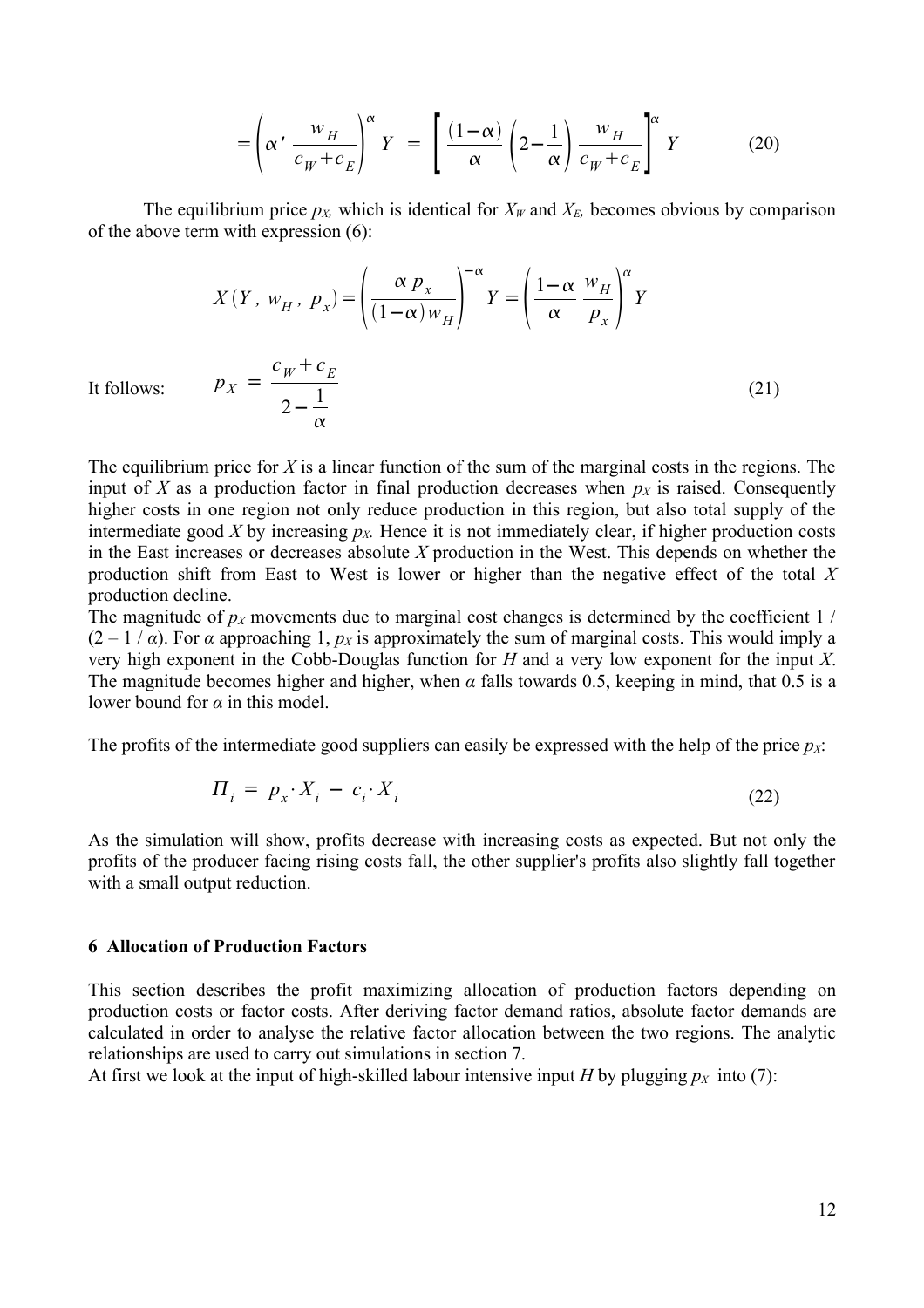$$
H(Y, w_H, c_W, c_E) = \left(\frac{\alpha}{(1-\alpha)\left(2-\frac{1}{\alpha}\right)} \frac{c_W + c_E}{w_H}\right)^{1-\alpha} Y
$$

$$
= \left(\frac{1}{\alpha'} \frac{c_W + c_E}{w_H}\right)^{1-\alpha} Y
$$

Solving [\(20](#page-11-0)) for *Y* and replacing *Y* above:

$$
H(X, w_H, c_W, c_E) = \left(\frac{1}{\alpha'} \frac{c_W + c_E}{w_H}\right)^{1 - \alpha + \alpha} X = \frac{1}{\alpha'} \frac{c_W + c_E}{w_H} X
$$
 (23)

<span id="page-12-2"></span>
$$
\Leftrightarrow \frac{H}{X} = \frac{c_W + c_E}{1 - \alpha} \frac{\alpha}{w_H} \frac{1}{2 - \frac{1}{\alpha}} = \frac{\frac{p_X}{1 - \alpha}}{\frac{w_H}{\alpha}}
$$
(24)

This cost minimizing ratio of high-skilled labour intensive input *H* to the low-skilled manufactured input *X* leads back to the standard microeconomic outcome, but with  $p<sub>X</sub>$  expressed as shown before. A rising sum of marginal costs in *X* manufacturing shifts the input intensity in final production from *X* to *H*. In contrast to the standard relationship the additional impact of *α* is unclear, because *α* also affects  $p_X$  via the factor  $1/(2-1/\alpha)$ .

At second we write the conditional factor demands for low-skilled labour *L<sup>i</sup>* and capital *K<sup>i</sup>* according to the production function in [\(3](#page-6-1)) with  $i = [W; E]$  in order to produce the amounts  $X_i$  at minimal costs:

$$
K_i(X_i, r_i, w_i) = \frac{1}{A_i} \left( \frac{\beta_i w_i}{(1 - \beta_i) r_i} \right)^{1 - \beta_i} X_i
$$
 (25)

$$
\Leftrightarrow X_i = A_i \left( \frac{(1 - \beta_i) r_i}{\beta_i w_i} \right)^{1 - \beta_i} K_i
$$
 (26)

$$
L_i(X_i, r_i, w_i) = \frac{1}{A_i} \left( \frac{(1 - \beta_i)r_i}{\beta_i w_i} \right)^{\beta_i} X_i
$$
 (27)

$$
\Leftrightarrow X_i = A_i \left( \frac{\beta_i w_i}{(1 - \beta_i) r_i} \right)^{\beta_i} L_i \tag{28}
$$

Now we first set  $i = W$  and then  $i = E$  in ([26\)](#page-12-0) and replace  $X_W$  and  $X_E$  in ([12\)](#page-8-1):

<span id="page-12-1"></span><span id="page-12-0"></span>13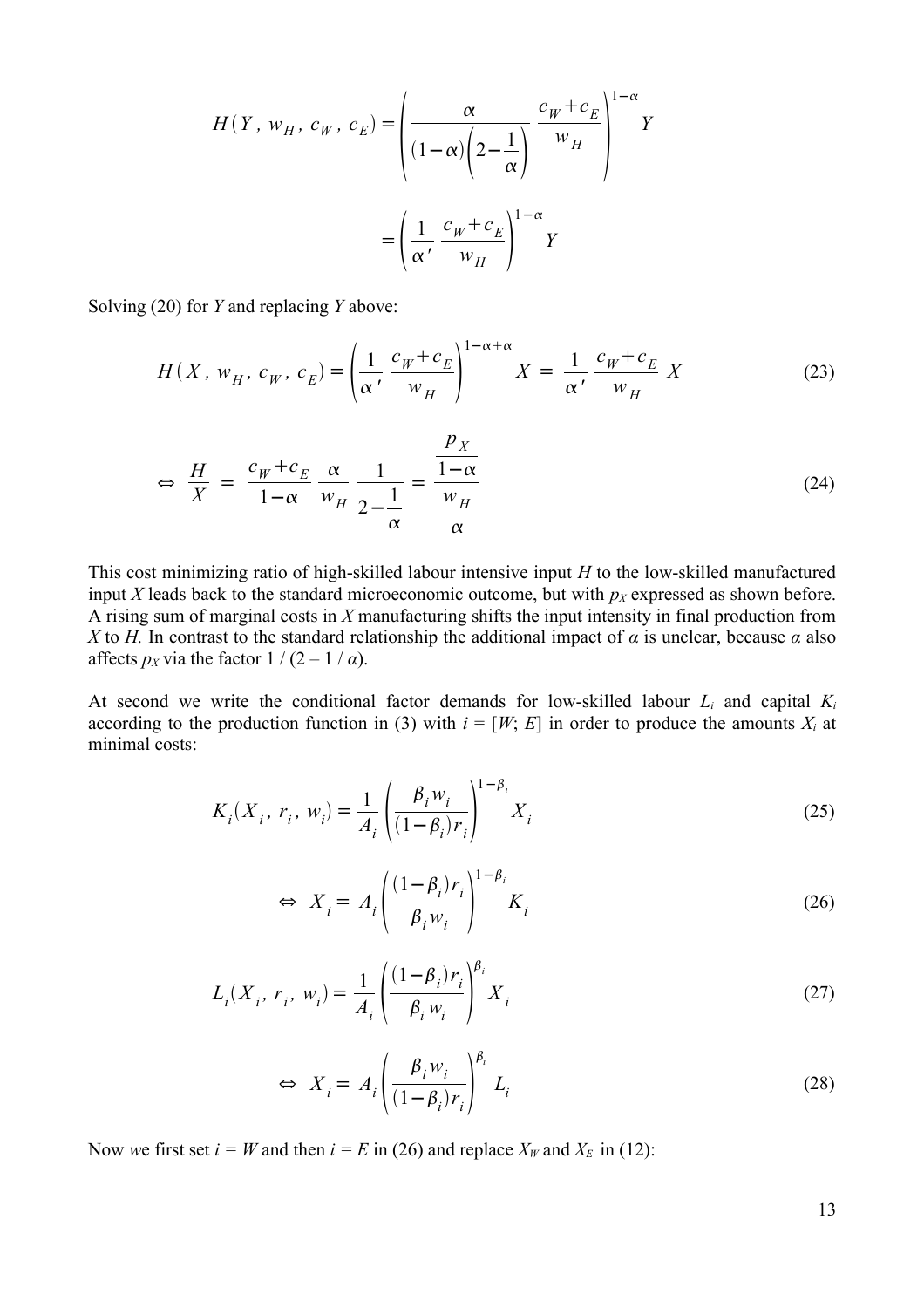$$
A_W \left( \frac{(1 - \beta_W) r_W}{\beta_W w_W} \right)^{1 - \beta_W} K_W = V_{WE} A_E \left( \frac{(1 - \beta_E) r_E}{\beta_E w_E} \right)^{1 - \beta_E} K_E
$$
  

$$
\Leftrightarrow \frac{K_W}{K_E} = V_{WE} \frac{A_E}{A_W} \frac{\left( \frac{(1 - \beta_E) r_E}{\beta_E w_E} \right)^{1 - \beta_E}}{\left( \frac{(1 - \beta_W) r_W}{\beta_W w_W} \right)^{1 - \beta_W}}
$$
(29)

This can be simplified in case of  $\beta = \beta_W = \beta_E$ :

<span id="page-13-0"></span>
$$
\frac{K_W}{K_E} = V_{WE} \frac{A_E}{A_W} \left( \frac{\frac{r_E}{w_E}}{\frac{r_W}{w_W}} \right)^{1-\beta} = V_{WE} \frac{A_E}{A_W} \left( \frac{\frac{w_W}{w_E}}{\frac{r_W}{r_E}} \right)^{1-\beta}
$$
(30)

where 
$$
V_{WE} = f\left(\frac{c_W}{c_E}\right) = f\left(\frac{\overline{A_E}}{\overline{A_W}}; \frac{\overline{w_W}}{\overline{w_E}}; \frac{\overline{r_W}}{\overline{r_E}}\right)
$$

The minus signs indicate that  $V_{WE}$  is a falling function of  $A_E/A_W$  and  $w_W/w_E$  and  $r_W/r_E$ . The capital input in the West compared to the East is therefore determined by the ratio of the productivities, the relative western return rate on investment and the relative western wage level, where relative means West compared to East, and also price of capital relative to the price of labour.

A higher relative western return rate on investment unambiguously lowers the relative western capital input (directly in ([30\)](#page-13-0) and indirectly via  $V_{WE}$ ). The effect of a higher relative western wage on the capital input is twofold: On the one hand a higher western wage shifts production towards more capital input, on the other hand a higher wage increases overall production costs, which drives production and thus capital from West to East. The result of a productivity improvement in the West is ambiguous, too: It lowers production costs extending western *X* production, but at the same time a given output *Y* can be produced with less inputs.

The ratio of labour inputs is expressed similarly using [\(28](#page-12-1)) in ([12\)](#page-8-1):

<span id="page-13-1"></span>
$$
\frac{L_W}{L_E} = V_{WE} \frac{A_E}{A_W} \frac{\left(\frac{\beta_E w_E}{(1 - \beta_E) r_E}\right)^{\beta_E}}{\left(\frac{\beta_W w_W}{(1 - \beta_W) r_W}\right)^{\beta_W}}
$$
\n(31)

When  $\beta = \beta_W = \beta_E$  this can be written as: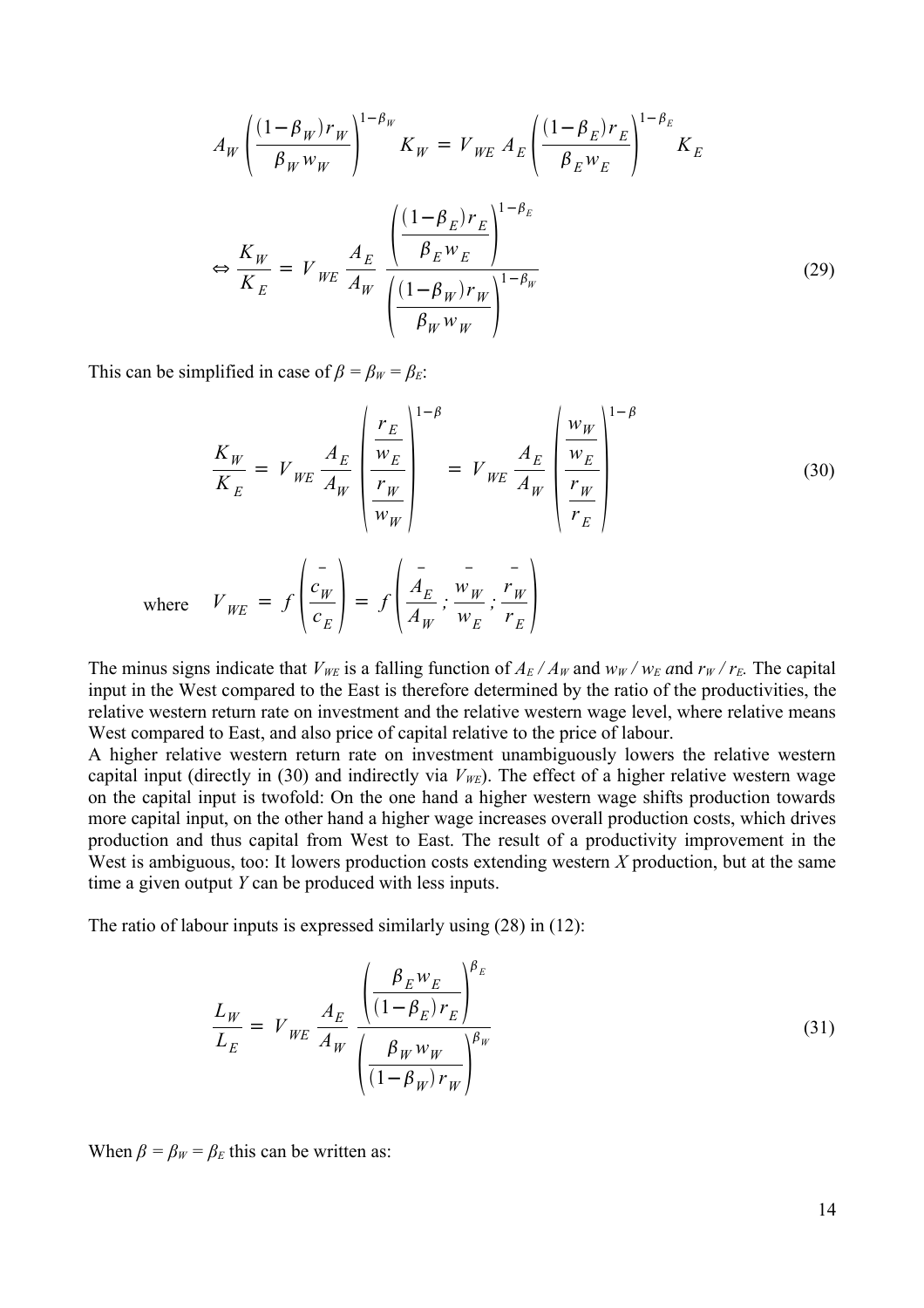<span id="page-14-0"></span>
$$
\frac{L_W}{L_E} = V_{WE} \frac{A_E}{A_W} \left( \frac{\frac{w_E}{r_E}}{\frac{w_W}{r_W}} \right)^{\beta} = V_{WE} \frac{A_E}{A_W} \left( \frac{w_E}{w_W} \frac{r_W}{r_E} \right)^{\beta} \tag{32}
$$

where 
$$
V_{WE} = f\left(\frac{c_W}{c_E}\right) = f\left(\frac{\overline{A_E}}{\overline{A_W}}; \frac{\overline{v_W}}{\overline{w_E}}; \frac{\overline{r_W}}{\overline{r_E}}\right)
$$

Now a higher relative western wage definitely lowers the labour input in the West in comparison to the East (directly in ([32](#page-14-0)) and indirectly via  $V_{WE}$ ), but the impacts of changes in  $r_W/r_E$  and  $A_W/A_E$  are per se not clear because of the mechanism explained before. [5](#page-14-1)

Hence, we can separate two simultaneous effects:

- Distribution of production and hence capital and labour to western and eastern Europe, that is allocation between the regions.
- Substitution of capital and labour within the regions.

Summing up the factor allocation process can be explained by the following driving forces:

- The wage for the high-skilled workers  $w_H$  compared to the sum of marginal production costs in the East and West determines the ratio of *H* to *X* in final good production.
- The marginal cost ratio  $c_W/c_E$  determines the distribution of *X* production to West and East.
- The capital intensities of *X* production in the regions follow from the ratio  $w_i/r_i$ .

#### **7 Transport Costs**

Of course manufacturing the intermediate good *X* in the eastern region for final production in the western region involves transportation costs for *X.* Referring to the classic approach by Samuelson, transport costs *C* are represented by a quantity melting like ice. For that purpose an additional factor  $(1 - C)$  is introduced in [\(3\)](#page-6-1) and combined with the productivity coefficient  $A_E$  for simplicity:

$$
X_E = A_E^{'} K_E^{\beta_E} L_E^{1-\beta_E} \text{ mit } A_E^{'} = (1 - C) A_E, \ 0 \le C < 1 \tag{33}
$$

It is immediately obvious that transport costs lower the eastern productivity or in other words increase eastern marginal production costs and hence shift production from East to West.

<span id="page-14-1"></span><sup>5</sup> Furthermore, interregional capital labour ratios such as  $K_W/L_E$  can be derived in the same way.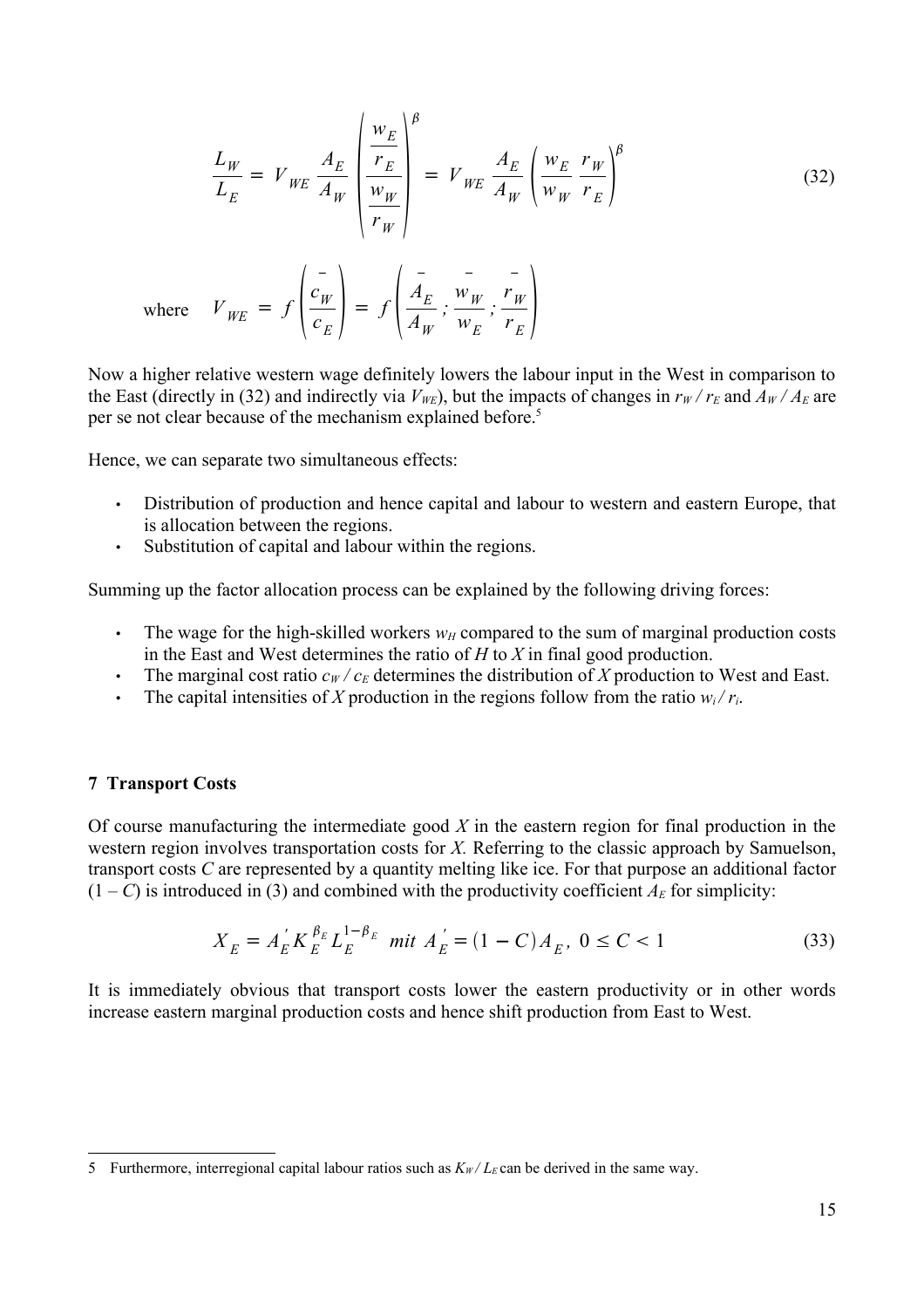## **8 Graphical Representation**

The following graphs visualize the effects of a change in relative production costs in form of a rising western wage level as an intuitive example. The simulations are based on the equations derived in sections 5, 6 and 7.

Figure 2 illustrates the change in absolute amounts of *X* production in East and West and the corresponding profits  $\Pi_W$  and  $\Pi_E$  (according to equations [\(17\)](#page-9-1), [\(19\)](#page-10-0) an ([22](#page-11-1))), when the western wage rises relative to the eastern wage, while the eastern wage is fixed (wage West divided by wage East). $<sup>6</sup>$  $<sup>6</sup>$  $<sup>6</sup>$ </sup>



*Figure 2: Absolute production allocation depending on an increasing western wage*

The following assumptions about parameters have been made for the specific production functions used in the model: [7](#page-15-1)

For any relative wage the graphs show the inputs necessary to produce one unit of final output *Y*. The Cobb-Douglas exponent for the high-skilled labour intensive input *α* equals 0.66 and that one for the *X* input therefore 0.34. Furthermore, the price of *H* is set 15 times higher than the payment for eastern low-skilled workers ( $w_E$  = wage East = 1). Accordingly there is a much higher income share for high-skilled workers such as managers, engineers and designers creating *H* than for lowskilled workers manufacturing X. In the graph the western wage  $(w<sub>W</sub>)$  rises exogenously from 1 up to 5 relative to the eastern wage. For example the labour cost ratio between Germany and the Czech

<span id="page-15-0"></span><sup>6</sup> The profits are divided by 10 to scale them down in the figure.

<span id="page-15-1"></span><sup>7</sup> For a comparison of relative wages, productivity and labour costs between Germany and Austria and eastern European regions see Marin (2004).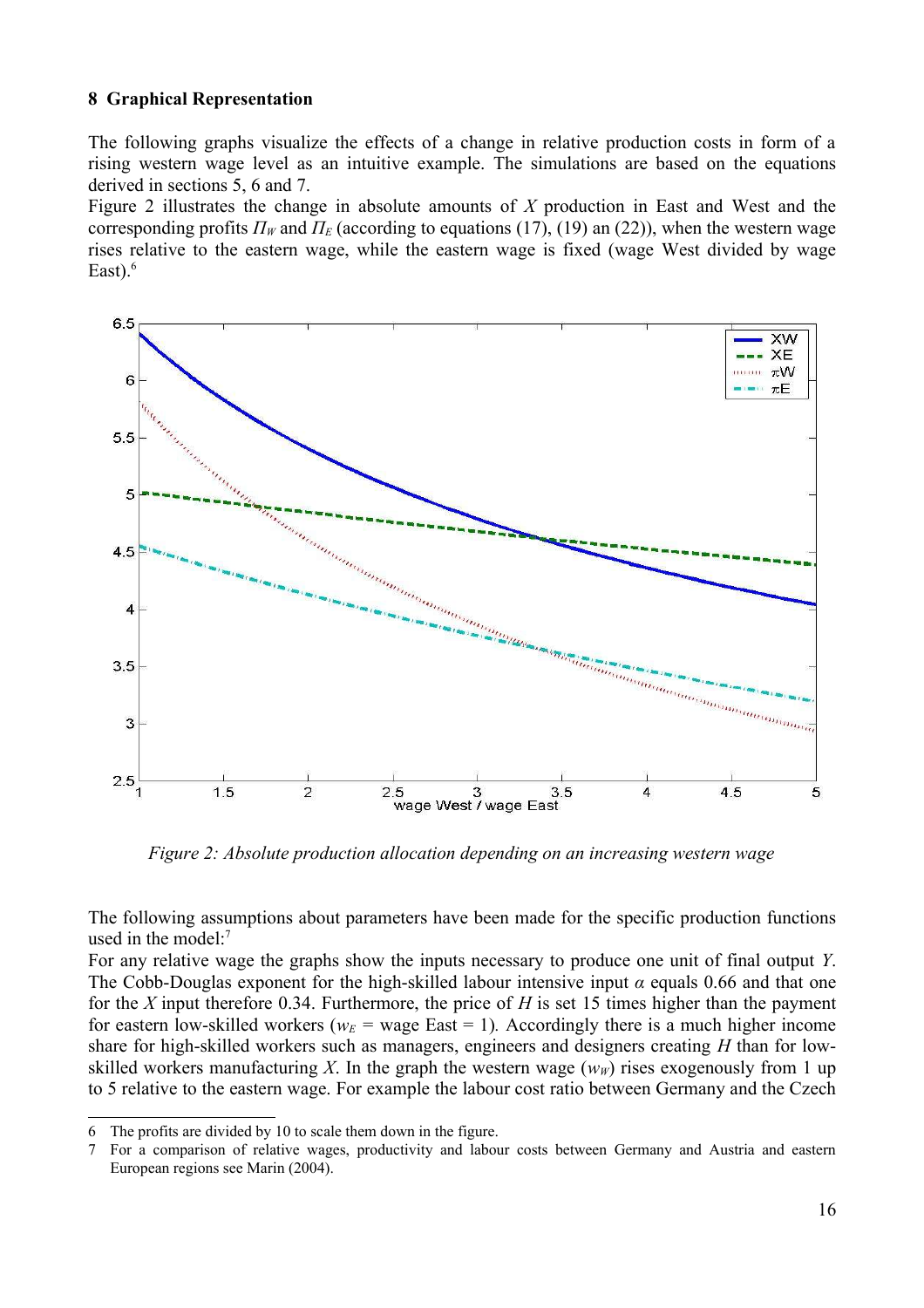Republic amounts to about 5 and might decrease in the future. Returns on capital in the East and West are set equal to one, since the graph focuses on wage differentials. The exponents  $\beta_i$  related to capital inputs in intermediate good production are assumed to be 0.34 in both regions. The exponents  $1 - \beta_i$  for labour inputs consequently lead to higher income shares for low skilled-workers than for capital owners in every region. The western *X* producer has an advantage in total factor productivity, for simplicity  $A_E$  is set to 1 and  $A_W$  to 2. The reason is access to a better production technology in the West. Finally transport costs *C* are included amounting to 10 % of the transferred good *X* causing a further cost disadvantage for the East.

Consequently for equal wages (wage West / wage East  $= 1$ , left hand side) the manufactured quantity of *X* in the West is higher than in the East due to the higher western productivity level and transport costs of bringing  $X_E$  from East to West. However, rising the western wage while holding the eastern wage constant reduces western *X* production strongly. At the same time eastern *X* production slightly decreases resulting in an even larger decrease in total *X* supply. The reason is that higher western production costs increase  $p<sub>X</sub>$  (the common price for eastern and western good *X*) proportionally as shown before in [\(21\)](#page-11-2). When the price for the factor *X* increases, the final good producer replaces *X* by *H* leading to a (substantial) decline in the demand for *X*. Hence, total *X*, which is the sum of  $X_W$  ad  $X_E$  also falls. Corresponding to the quantities western profits decrease strongly with rising labor costs, and eastern profits fall slightly.



*Figure 3: Profit maximizing reaction functions*

Furthermore, figure 3 points out the mechanisms on the *X* supply side. The curves are the graphical representations of the reaction functions ([10\)](#page-7-2) and ([11\)](#page-7-4) of the western and the eastern firm, each representing profit maximizing outputs as a function of the rival's output.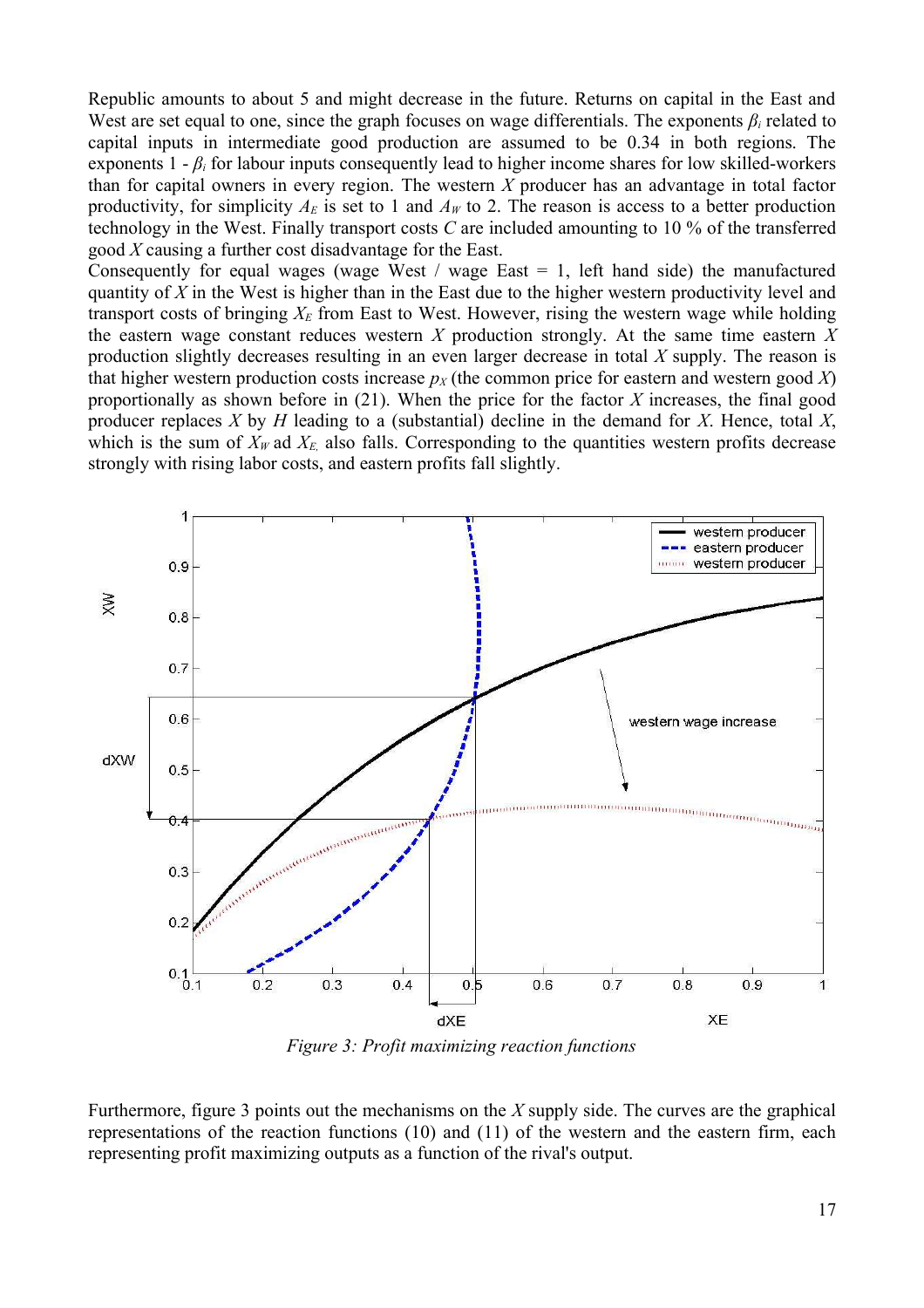The parameter values are set as before. The curves are asymmetric because the eastern oligopolist faces transport costs and an inferior technology. Obviously, the reaction curves are upward sloping, so that one firm reacts to a higher quantity of the other firm with another output expansion. In certain regions of the curves and for certain parameter values it is also possible to find downward sloping, approximately vertical or horizontal reaction curves. Then the firm reacts to the rival's output expansion with an output reduction or is not affected at all. But the typical case in this model framework is that of upward sloping reaction curves causing the important result of an output reduction in both regions for a cost increase in one region. This means, the intermediate factor is replaced by the high-tech factor.

What about the zero-zero solution without intermediate good production? The quantities  $X_W$  and  $X_E$ are endogenous and will never become zero, nor will one quantity become zero. This means, the model cannot represent the non-production case and the monopoly case. Even when a very large inter-regional cost differential exists, there will be a marginally small rest of production in the high cost region.

As shown in figure 3, a western wage rising from 1 to 5 relative to the eastern wage shifts the western reaction curve downwards lowering western output strongly  $(dX_W)$  and decreasing eastern output slightly (*dXE*).



*Figure 4: Relative factor allocation depending on an increasing western wage*

Figure 4 plots the relative factor distribution, i.e. western in relation to eastern *X* production, western compared to eastern low-skilled labour and capital input as well as the ratio of the western high-skilled labour intensive factor *H* to low-skilled labour intensive *X* being produced in the West and East (equations ([12\)](#page-8-1), ([24](#page-12-2)), [\(30](#page-13-0)), ([31\)](#page-13-1)). Again the western wage is increased relative to the fixed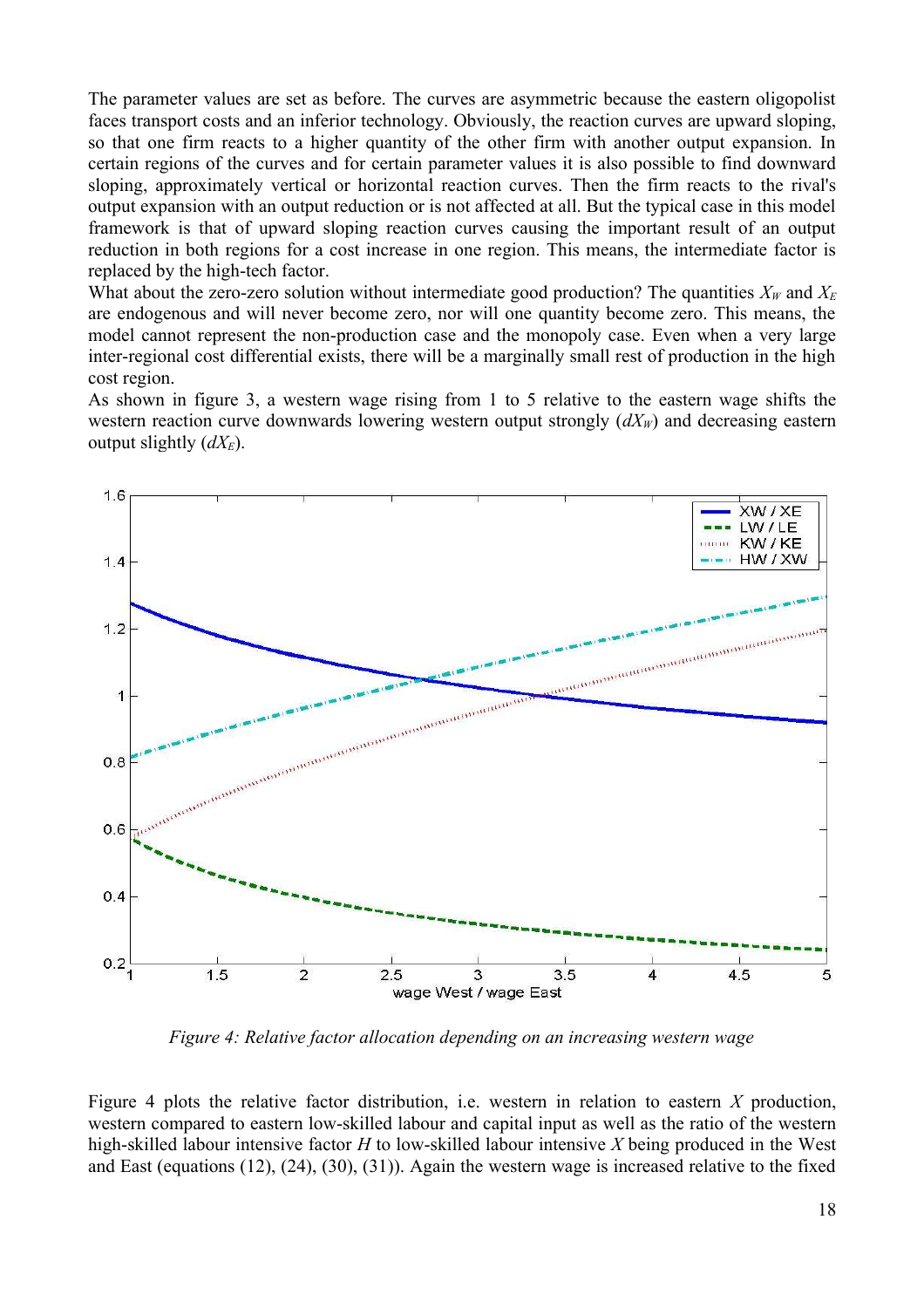eastern wage.

All parameter values are the same as before and the results are in accordance with these of figure 2. For the case of identical wages (left hand side) the output of *X* in the West is higher than in the East  $(X_{WE} > 1)$  because of the western technological advantage and the eastern transport costs disadvantage. Nevertheless low-skilled labour input is lower in the West than in the East, and capital input is lower in the West, too. This follows from the fixed final good *Y* output limiting the demand for factors *H* and *X* and from the western productivity advantage just described.

Obviously all curves in figures 2 and 4 have a sharper (rising or falling) slope when labour costs are similar (left hand side) in accordance with the higher elasticity of relative production for equal marginal costs derived in chapter 4. This is caused by the strictly convex inverse factor demand function [\(8](#page-7-0)) which is steeply falling for low prices in combination with Cobb-Douglas type intermediate good production and the resulting reaction functions. [8](#page-18-0)

## **9 Implications and Caveats**

The model analysis provides the following implications:

It reveals that the elasticity of interregional outsourced production movements as a reaction to interregional cost changes depends on the original gap in production costs between the regions. When intermediate good production occurs in two regions with similar production costs, any cost change in one region will have strong effects. So, a higher wage agreement in the western intermediate good firm or a higher wage level after bargaining with unions lowers the western intermediate good production relative to the eastern one a lot. In the same way higher additional labour costs, tax and insurance, have a strong negative influence on western production and labour input. Given a situation of a large East-West production cost differential and completed offshore outsourcing activities, additional cost changes will have little effect on outsourcing, thus contradicting outsourcing fears.

Moreover, higher marginal costs in one region not only reduce intermediate good output in this region, but also in the other region due to a rising common intermediate good price, which reduces demand for the intermediate good. Thus, the cost increase reduces intermediate good production in both regions. Of course the output decline is higher in the region, where the cost increase occurs. In order to keep final output constant low-skilled labour intensive intermediate good input is substituted by equivalent high-skilled labour and advanced technology rich input that can be found in western Europe. Consequently any rise in intermediate good production costs benefits western high-skilled workers. The outcome for low-skilled workers in the region with rising costs depends on whether the cost increase includes higher wages. In case of higher wages the entire group of lowskilled workers in that region can still lose because the production decline due to higher costs eliminates jobs. If the wage increase overcompensates the reduced labour input the workers can all be better off after redistribution. However, this is unlikely the case. Without any cost change but less production in the other region capital owners and workers involved in intermediate good production in the other region both lose, but only slightly because the output decline is small compared to the region with rising costs. Looking at absolute numbers in this model, we conclude that there is no competition between low-skilled workers in the East versus the West, but mainly between western high-skilled on the one hand and both eastern and western low-skilled workers on the other hand. Of course, referring to relative intermediate good production, any cost increase in a region lowers the relative production share of this region compared to the other region.

According to the graphical interpretation for a specific parametrization, an advantage via a higher productivity leads to a higher intermediate good output with relatively less factor inputs.

<span id="page-18-0"></span><sup>8</sup> Since a Cobb-Douglas function with constant returns to scale implies a decreasing marginal product of labour, the inverse factor demand function has a convex falling shape.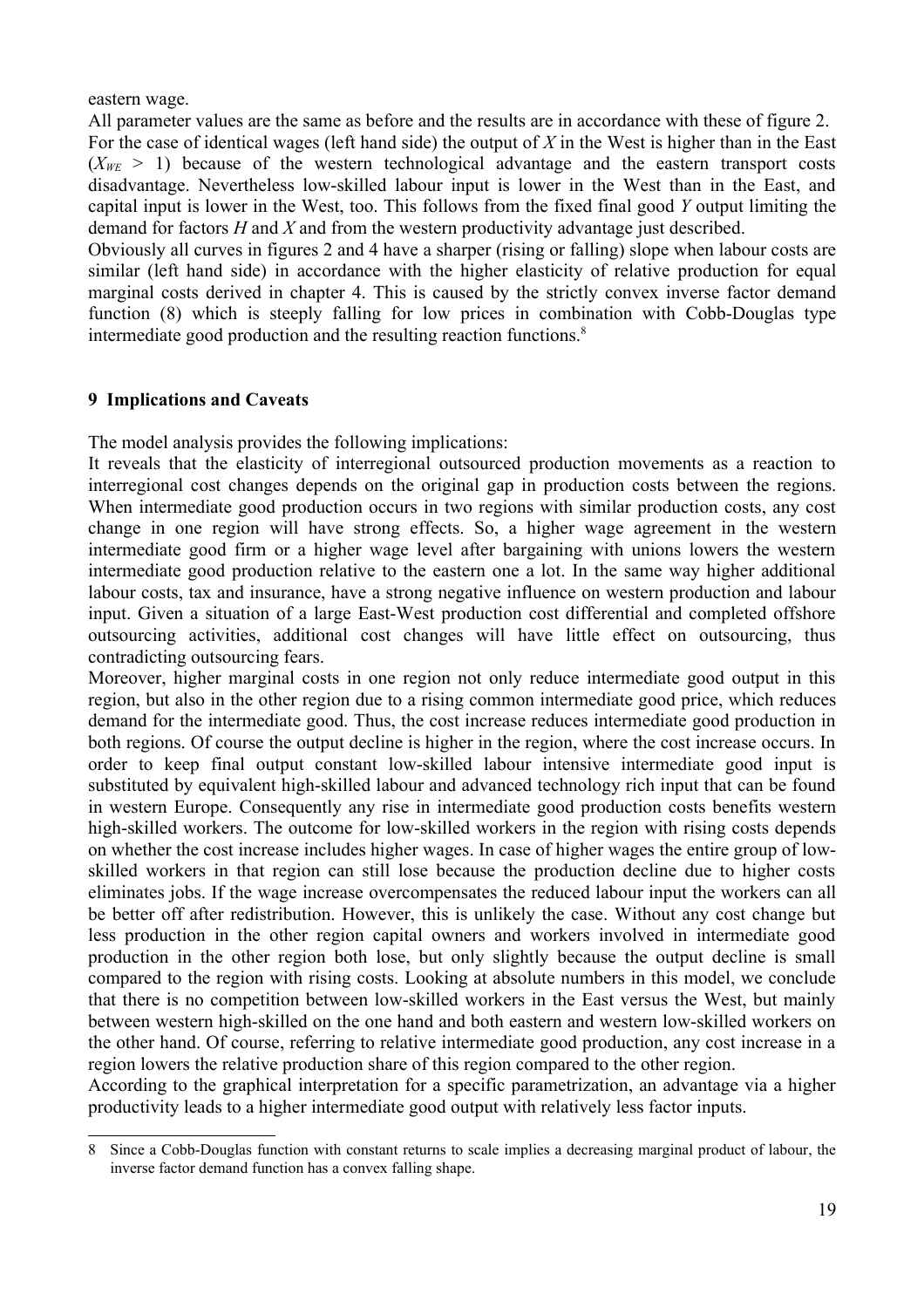When applying and interpreting the model several caveats should be considered:

The model includes supply of final output *Y* only, assuming a constant demand for *Y* in order to concentrate on the production side and to make the model analytically tractable. The analysed changes in factor prices or technology do not affect the price for *Y*, either. But since the development of consumer tastes and technological change during the allocation process are unknown, it is reasonable to set these variables exogenous and constant.

An oligopoly in intermediate good production is a sensible assumption for certain sectors of the economy, but of course not for all sectors. The automobile industry has just been chosen as an example to illustrate the theory. Production of low-technology intermediate products with low investment barriers and expected profits invites new entrants, so that the two-firm model does not hold anymore. However, an oligopoly could also occur in final rather than intermediate good production, particularly in German automobile fabrication.

Furthermore, the findings are based on convex decreasing inverse factor demand functions derived from Cobb-Douglas technologies. So the intermediate good producers tend to keep their output low for the purpose of holding the price high.

The exponent for the high-skilled labour intensive input in the Cobb-Douglas function is assumed to be larger than one half so that the exponent for the low-skilled labour intensive input is smaller than one half. This assumption is sensible since it implies a higher income share or return rate for the combination of high-skilled labour and high technology capital found in the western region than for the low-skilled labour intensive input that is outsourced. It indicates in a way that production is mainly located in the western region. The analysis presented in the paper does not hold for Cobb-Douglas exponents smaller than one half for the immobile high-skilled labour and high technology input.

When a very large inter-regional cost differential exists, there will still be a marginally small rest of production in the high cost region. This seems to be not realistic, but the unrealistic aspect is not the result, it is the assumption of pure Cournot competition with equal prices despite the large cost difference. Pure competition in quantities (Cournot competition) with homogeneous goods and a valid "Law of One Price" ignores any possibility for the intermediate good oligopolists to set a price different to the rival. This is suitable for small to moderate differences in production costs, whereas the incentive to set a lower price than the rival and attract all the demand becomes stronger with a larger cost gap. On the other hand a large cost differential points to a big difference in per capita incomes and the levels of development. Hence a poor infrastructure, unsecured property rights, corruption and other disadvantages and risks dominate the outsourcing decision of investors rather than pure production costs. These factors prevent higher outsourcing into the low cost country.

Therefore, it is important to keep in mind that other aspects driving outsourcing decisions like countries' infrastructure, taxes and laws are not captured in the model.

The results show the strongest elasticity of relative interregional production when the interregional cost difference is smallest, that is the countries are similar. In reality there is a sluggishness of production movements due to home bias and costs of planning and organizing the outsourcing adjustment. This sluggishness opposes the offshore outsourcing incentive, and the outsourcing costs create a threshold, i.e. a minimum cost differential, which is necessary to cause any offshore outsourcing. Nevertheless it is sensible to assume perfect adjustment without rigidities in a theoretical model explaining ideal economic processes.

Do the results hold for all parameter values? Actually it is possible to find certain parameter values that yield the classic result: One oligopolist reduces output due to higher production costs and the other firm reacts with an output expansion. Another possibility is a reaction function that is locally vertical or horizontal. Now the first firm can change output without affecting the second firm. Nevertheless, these are special cases, while the normal behaviour for most parameter values within this model framework is as explained before.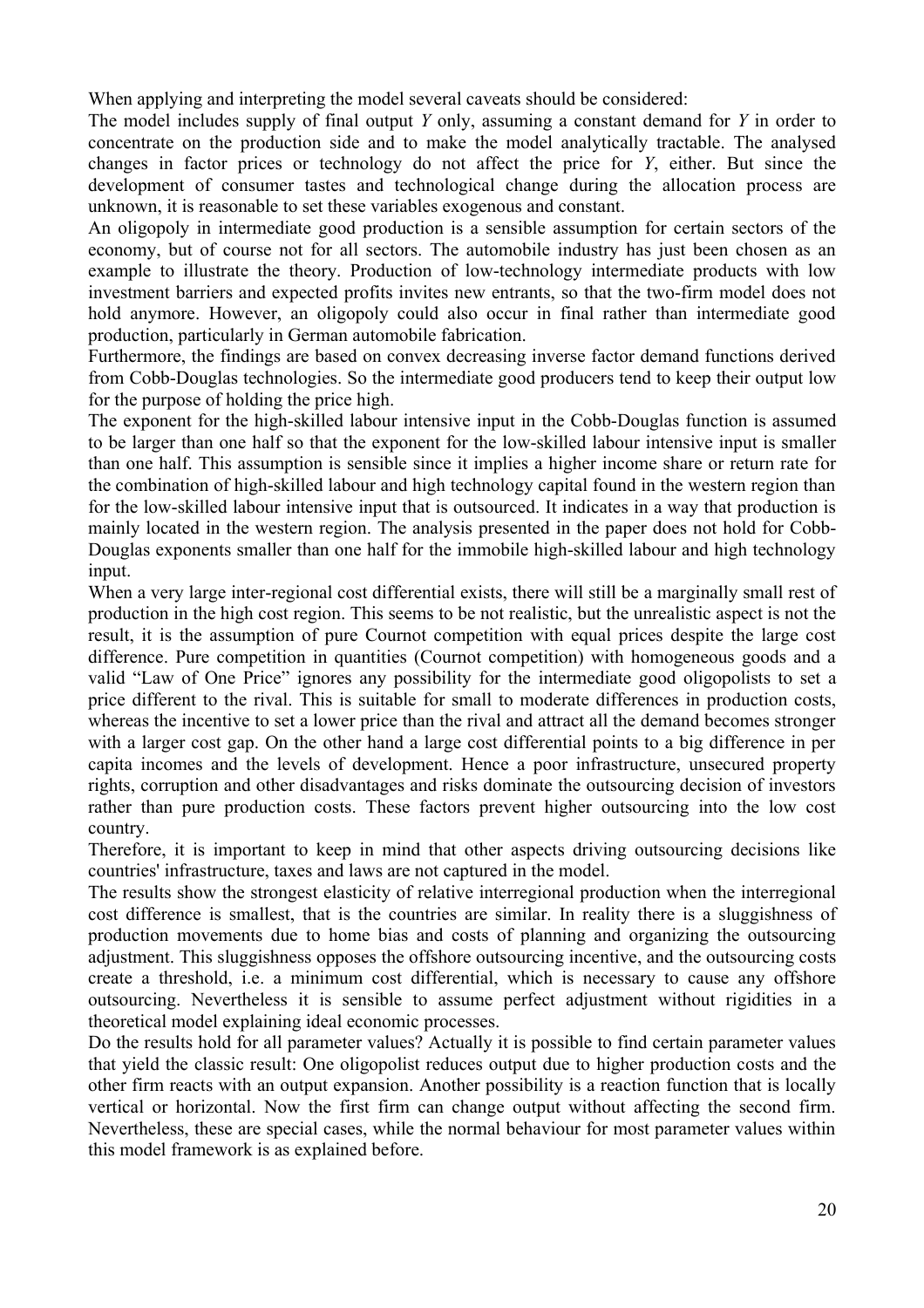Finally, a precondition for the analysis is a situation of completed adjustment of factor allocation according to efficiency or profit maximization, respectively. When applying the model to the current situation of the European Union we need to take into account, that dynamic adjustment processes are still in progress. Consequently, adjustment processes towards the equilibrium offset the outcomes resulting from the model.

## **10 Conclusion**

This paper deals with the question, how sensitive outsourcing from a high-technology area with high production costs like western Europe to a low-technology and low-costs area like eastern Europe really reacts to changes in production costs or productivity, respectively.

The model presented here is a two stage outsourcing model based on Cobb-Douglas technologies and provides a detailed analysis of Cournot competition in intermediate goods as perfect substitutes. Sophisticated final good production takes place in western Europe. The intermediate activity can be located in western Europe (outsourcing) or eastern Europe (offshore outsourcing).

It is shown how relative production costs, encompassing technological levels, wages and returns on investment, influence the allocation of production and of capital and labour inputs between the two regions. In the final good production stage (with fixed output) higher costs of the intermediate good, which is low-skilled labour intensive, lead to a substitution of the intermediate good input by highskilled labour intensive input.

The first key result is, that an increase of intermediate good production cost in one region reduces intermediate good production in both regions because external intermediate good input is replaced by internal high-technology and high-skilled labour input. Therefore, the model implies substitution of western high-skilled labour intensive input on the one hand and eastern and western low-skilled labour intensive input on the other hand and not interregional substitution between eastern and western low-skilled labour. However, in relative terms higher intermediate good production costs in one region reduce the share of intermediate good production in this region compared to the other region. This means, intermediate good production falls in region A relative to B, when production costs in A rise relative to B. But intermediate goods output in B does not rise in absolute terms, since both regions interact via Cournot competition. Graphical simulations illustrate the findings.

The second key result is that the sensitivity of outsourcing behaviour to production cost changes is higher the smaller the cost difference between the regions is. Consequently the effect of changes in wage agreements or labour taxes depends on the original cost gap. Given a situation of a large East-West production cost differential and completed outsourcing activities, additional cost changes will have little effect on outsourcing behaviour. This contradicts the fear of production rapidly moving towards East once western wages or labour taxes change. Moreover, the simulation example reveals that a superior technology in one region leads to a higher relative output and lower relative factor inputs in that region compared to the other region. An increase of production costs in one region also reduces production in the other through a higher common price for the created good.

Currently labour costs differ strongly between eastern European countries. According to this simplified model and ignoring other factors driving outsourcing decisions, the sensitivity of western outsourcing activities to production cost changes in countries like Czech Republic and Hungary is higher than in Romania and Bulgaria. When eastern production cost levels converge to the western European level the outsourcing sensitivity will increase. However, the analytical model does not capture outsourcing determinants like infrastructure and civil rights predicting highest offshore outsourcing into countries with lowest labour costs.

The model serves as an easy to handle analytical tool and can be implemented in more complicated models. Particularly the final good demand side can be implemented. The analysis could also be done with CES functions instead of Cobb-Douglas technologies. Income effects for high- and low-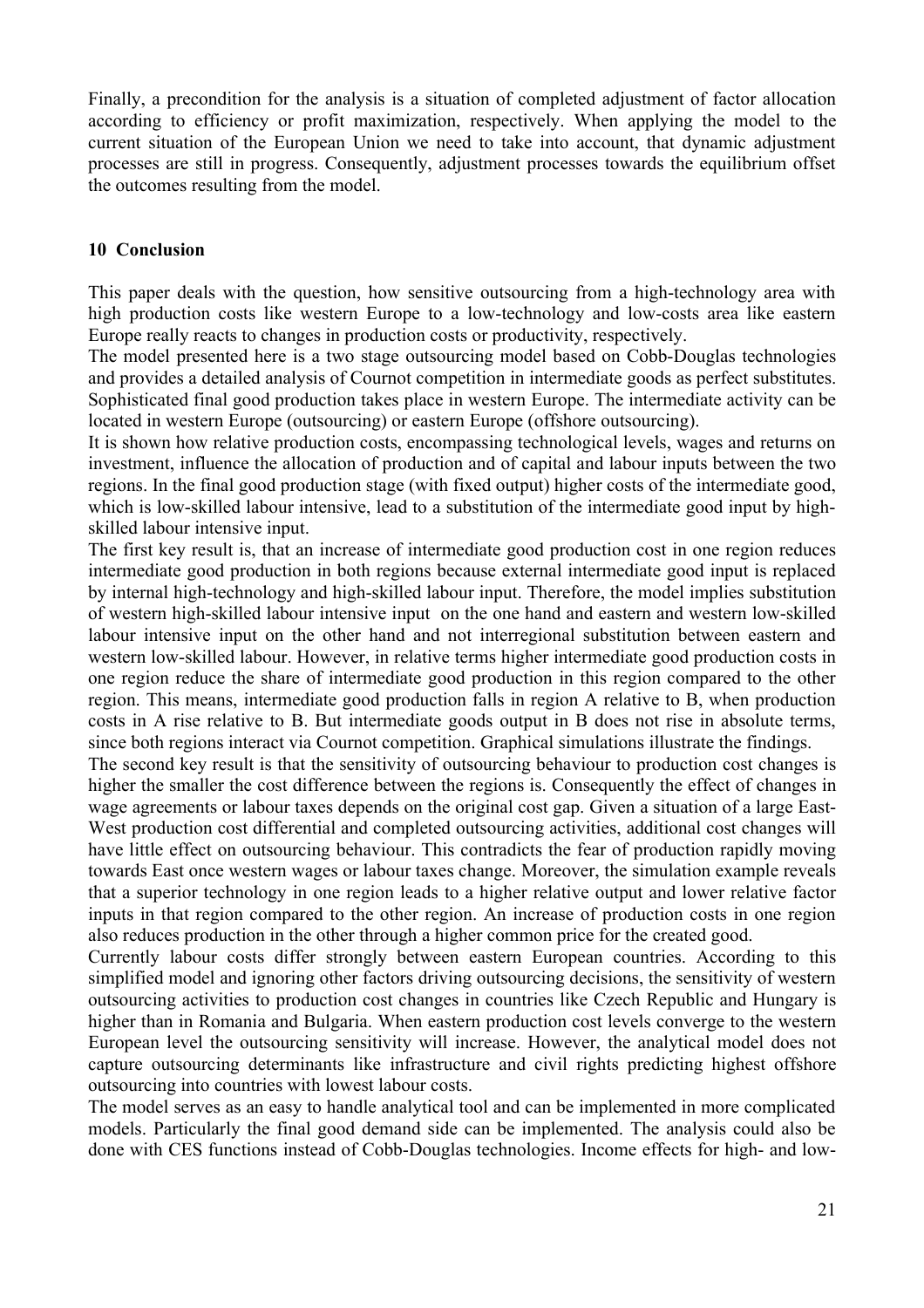skilled workers and capital owners in the two regions can be investigated in a more detailed way by using this model.

## **References**

Baldwin R, Robert-Nicoud F (2007) Offshoring: General Equilibrium Effects on Wages, Production and Trade. NBER Working Paper 12991

Bandyopadhyay S, Wall HJ (2005a) Immigration and Outsourcing: A General Equilibrium Analysis. IZA Discussion Paper 1694

Bandyopadhyay S, Wall HJ (2005b) Oligopoly and Outsourcing. IZA Discussion Paper No. 1892

Bartel AP, Lach S, Sicherman N (2005) Outsourcing and Technological Change. CEPR Discussion Paper 5082

Becker SO, Ekholm K, Jäckle R, Mündler M-A (2005) Location Choice and Employment Decisions: A Comparison of German and Swedish Multinationals. Review of World Economics 141(4): 693-731

Bhagwati J, Panagariya A, Srinivasan TN (2004) The Muddles over Outsourcing. Journal of Economic Perspectives 18 (4): 93-114

Boeri T, Brücker H (2000) The Impact of Eastern Enlargement on Employment and Labour in the EU Member States. Final Report. European Integration Consortium: DIW/CEPR/FIEF/IAS/IGIER

Braconier H, Ekholm K (2001) Foreign Direct Investment in Central and Eastern Europe. CEPR Discussion Paper 3052

Dunning J (1981) International Production and the Multinational Enterprise. George Allen and Unwin, London

Egger H, Egger P (2004a) On the Relationship between International Outsourcing and Price–Cost Margins in European Industries. Review of Industrial Organization 25: 45–69

Egger H, Egger P (2004b) Outsourcing and Trade in a Spatial World. CESifo Working Paper 1349

Feenstra RC, Hanson GH (1996a) Foreign Investment, Outsourcing, and Relative Wages. In: Feenstra RC, Grossman GM, Irwin DA (eds) The Political Economy of Trade Policy – papers in honor of Jagdish Bhagwati, MIT Press

Feenstra RC, Hanson GH (1996b) Globalization, Outsourcing, and Wage Inequality, American Economic Review 86: 240-245

Grossman GM, Helpman E (2002) Integration versus Outsourcing in Industry Equilibrium. Quarterly Journal of Economics 117(468): 85-120

Grossman GM, Helpman E (2003) Outsourcing versus FDI in Industry Equilibrium. Journal of the European Economic Association 1(2): 317-327

Grossman GM, Helpman E (2005) Outsourcing in a Global Economy. Review of Economic Studies 72(1): 135-159

Grossman GM, Rossi-Hansberg E (2006) Trading Tasks: A Simple Theory of Offshoring. NBER Working Paper 12721

Horn G, Behncke S (2004) Deutschland ist keine Basarökonomie. Wochenbericht des DIW Berlin 40/04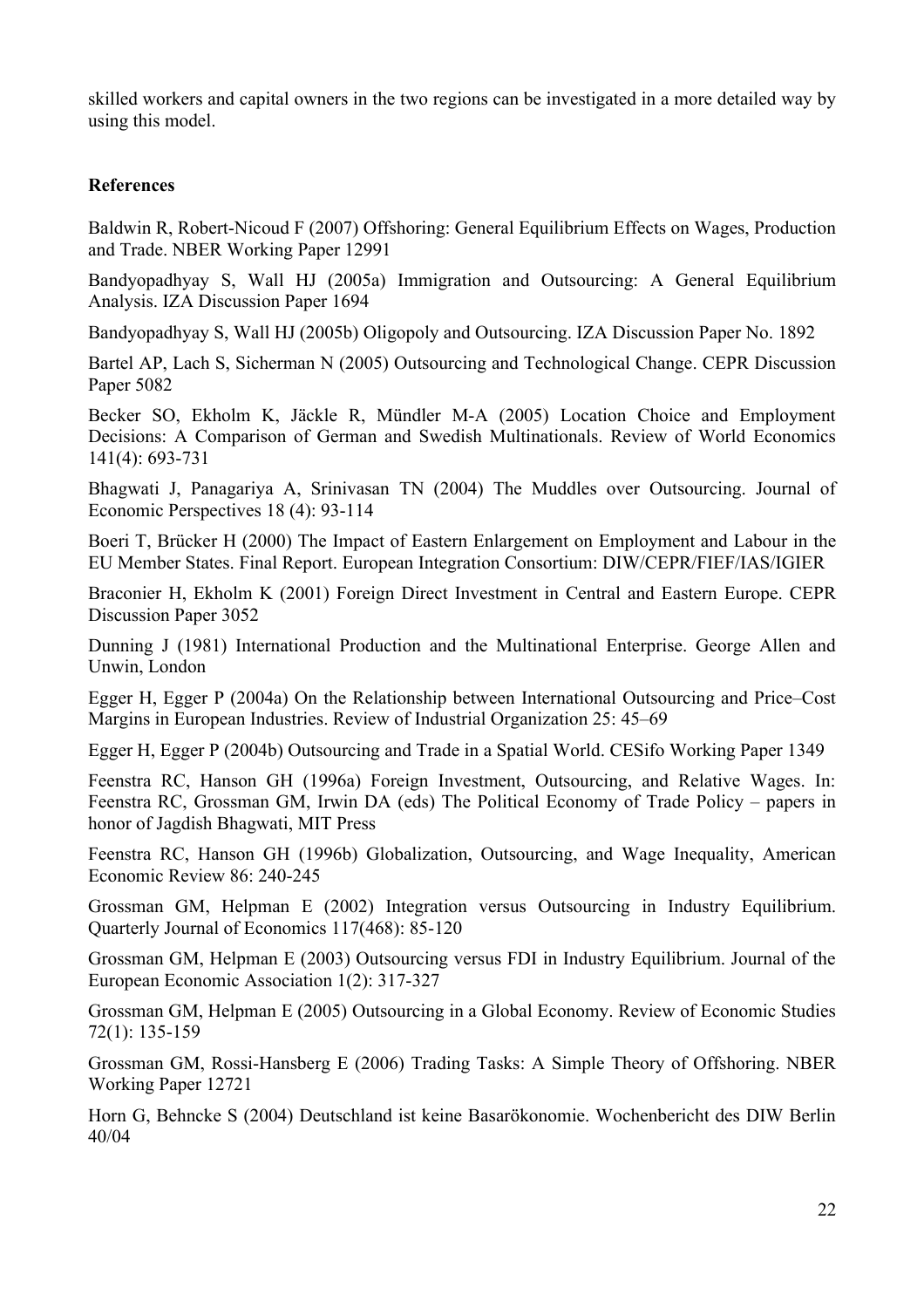Kirkegaard JF (2005) Outsourcing and Offshoring: Pushing the European Model Over the Hill, Rather Than Off the Cliff! Institute for International Economics Working Paper 05-1

Kleinert J (2000) Growing Trade in Intermediate Goods: Outsourcing, Global Sourcing or Increasing Importance of MNE Networks? Review of International Economics 11(3): 464- 482

Kohler W (2004) International Outsourcing and Factor Prices with Multistage Production. The Economic Journal 114: C166–C185

Konings J, Murphy A (2001) Do Multinational Enterprises Substitute Parent Jobs for Foreign Ones? Evidence from European Firm-Level Data. CEPR Discussion Paper 2972

Marin D, Lorentowicz A, Raubold A (2002) Ownership, Capital or Outsourcing: What Drives German Investment to Eastern Europe? Munich Economics Discussion Paper 02-03

Marin D (2004) A Nation of Poets and Thinkers – Less so with Eastern Enlargement? Austria and Germany. CEPR Discussion Paper 4358

Marin D (2006) A New International Division of Labor in Europe: Outsourcing and Offshoring to Eastern Europe. Journal of the European Economic Association, 4(2-3): 612–622

Markusen JR, Maskus KE (2001) Multinational Firms: Reconciling Theory and Evidence. In Blomstrom M, Goldberg LS, Topics in Empirical International Economics: A Festschrift in Honor of Robert E. Lipsey, University of Chicago Press

Markusen JR (2005) Modeling the Offshoring of White-Collar Services: From Comparative Advantage to the New Theories of Trade and FDI. NBER Working Paper 11827

Mitra D, Ranjan P (2005) Y2K and Offshoring: The Role of External Economies and Firm Heterogeneity. NBER Working Paper W11718

Munch JR, Skaksen JR (2005) Specialization, Outsourcing and Wages. IZA Discussion Paper 1907

Samuelson PA (1954) The Transfer Problem and Transport Costs: Analysis of Effects of Trade Impediments. Economic Journal 64(254): 264-289

Senses MZ (2006) The effect of Outsourcing on the Elasticity of Labor Demand. CES 06-07

Sinn H-W (2005) Basar-Ökonomie Deutschland – Exportweltmeister oder Schlusslicht? ifo Schnelldienst 6

Statistisches Bundesamt (2004) Fachserie 18, Reihe S.21 und Reihe 1.3, Wiesbaden

Wang B (2006) Vertical Integration versus Outsourcing in Industry Equilibrium. CCER Peking University Working Paper E2006006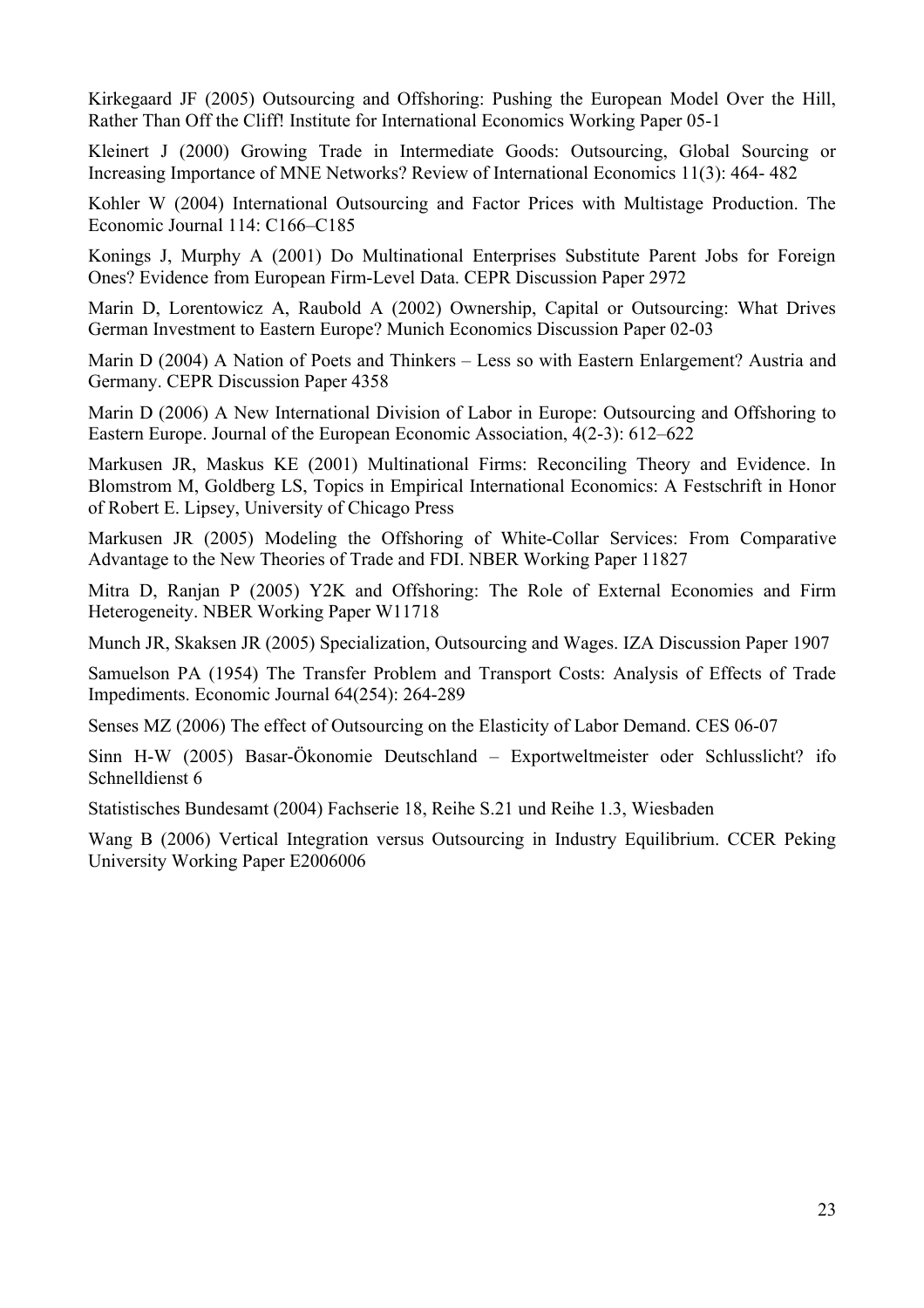## **Appendix A**



*Figure 5: Value added divided by output value in German manufacturing in %, sources: Sinn (2005), Statistisches Bundesamt (2004)*

### **Appendix B**

(a) We want to show that the second order condition for a profit maximum on page [9](#page-8-1) is indeed fulfilled. We first look at the second derivative of the maximization problem in [\(9](#page-7-5)):

$$
\frac{d^2\Pi_i}{dX_i^2} = \frac{1-\alpha}{\alpha} w_H Y^{\frac{1}{\alpha}} \left[ -\frac{1}{\alpha} \left( -\frac{1}{\alpha} - 1 \right) X^{-\frac{1}{\alpha} - 2} \cdot X_i - \frac{1}{\alpha} X^{-\frac{1}{\alpha} - 1} - \frac{1}{\alpha} X^{-\frac{1}{\alpha} - 1} \right]
$$

$$
= \frac{1-\alpha}{\alpha} w_H Y^{\frac{1}{\alpha}} \left( -\frac{1}{\alpha} \right) \left[ -\left( \frac{1}{\alpha} + 1 \right) X^{-\frac{1}{\alpha} - 2} \cdot X_i + 2 X^{-\frac{1}{\alpha} - 1} \right]
$$

This term is lower than zero, i.e. we find a profit maximum, if the following condition holds (with *X* and *Y* larger than zero):

$$
-\left(\frac{1}{\alpha} + 1\right)X^{-\frac{1}{\alpha}-2} \cdot X_i + 2X^{-\frac{1}{\alpha}-1} > 0
$$
  

$$
\Leftrightarrow -\left(\frac{1}{\alpha} + 1\right)\frac{X_i}{X} + 2 > 0
$$

24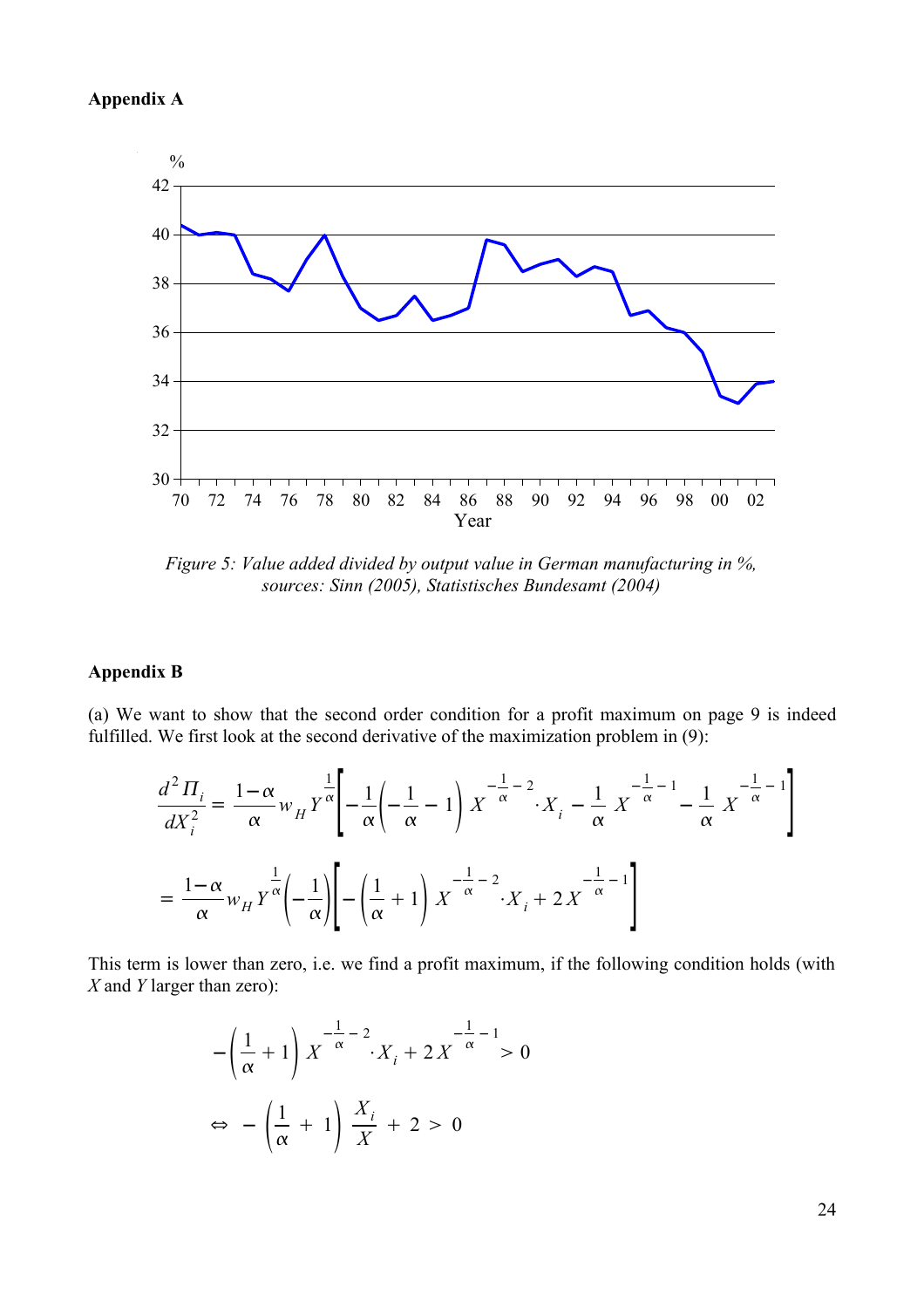<span id="page-24-0"></span>
$$
\Leftrightarrow \quad 2 > \left(\frac{1}{\alpha} + 1\right) \frac{X_i}{X} \iff \frac{2}{\left(\frac{1}{\alpha} + 1\right)} > \frac{X_i}{X} \tag{34}
$$

It is necessary to prove that this is fulfilled for all possible values of  $X_i$ . We first need a limit of  $V_{WE}$ :

<span id="page-24-1"></span>
$$
\lim_{\frac{c_w}{c_o} \to \infty} V_{WE} = \lim_{\frac{c_w}{c_o} \to \infty} \frac{(1-\alpha)\frac{c_w}{c_E} + \alpha}{(1-\alpha) + \alpha \frac{c_w}{c_E}} = \frac{1-\alpha}{\alpha} < 1
$$
\n(35)

This limit (with a cost gap tending to infinity while the prices for *X* in East and West are equal) is hardly observed in a real market, but needed as a theoretical bound.

We then use ([12\)](#page-8-1) and the limit [\(35](#page-24-1)) above to show that the second order condition in [\(34\)](#page-24-0) holds. While doing so  $X_W$  is replaced by  $X_E V_{WE}$ :

$$
2 > \left(\frac{1}{\alpha} + 1\right) \frac{X_i}{X} \Rightarrow 2 > \left(\frac{1}{\alpha} + 1\right) \frac{X_E}{X_E(1 + V_{WE})}
$$

$$
\Leftrightarrow 2 > \left(\frac{1}{\alpha} + 1\right) \frac{1}{1 + \frac{1 - \alpha}{\alpha}} \Leftrightarrow 2\left(1 + \frac{1 - \alpha}{\alpha}\right) > \frac{1}{\alpha} + 1
$$

We can insert the limit of  $V_{WE}$  above, because it is a lower bound for  $V_{WE}$ . That means, any other possible values for *VWE* are higher and hence lower the term on the right hand side fulfilling the inequality.

$$
\Leftrightarrow 2 + \frac{2}{\alpha} - 2 > \frac{1}{\alpha} + 1 \Leftrightarrow \frac{1}{\alpha} > 1 \Leftrightarrow 1 > \alpha
$$

This is true according to the definition of *α*, consequently there is a profit maximum in eastern Europe. Now  $X_E$  is expressed as  $X_W / V_{WE}$ :

$$
2 > \left(\frac{1}{\alpha} + 1\right) \frac{X_i}{X} \Rightarrow 2 > \left(\frac{1}{\alpha} + 1\right) \frac{X_W}{X_W \left(1 + \frac{1}{V_{WE}}\right)}
$$

$$
\Leftrightarrow 2 \left(1 + \frac{\alpha}{1 - \alpha}\right) > \frac{1}{\alpha} + 1
$$

$$
1 + \frac{2\alpha^2 - (1 - \alpha)}{(1 - \alpha)\alpha} > 0 \Leftrightarrow \frac{\alpha - \alpha^2 + 2\alpha^2 - 1 + \alpha}{(1 - \alpha)\alpha} > 0
$$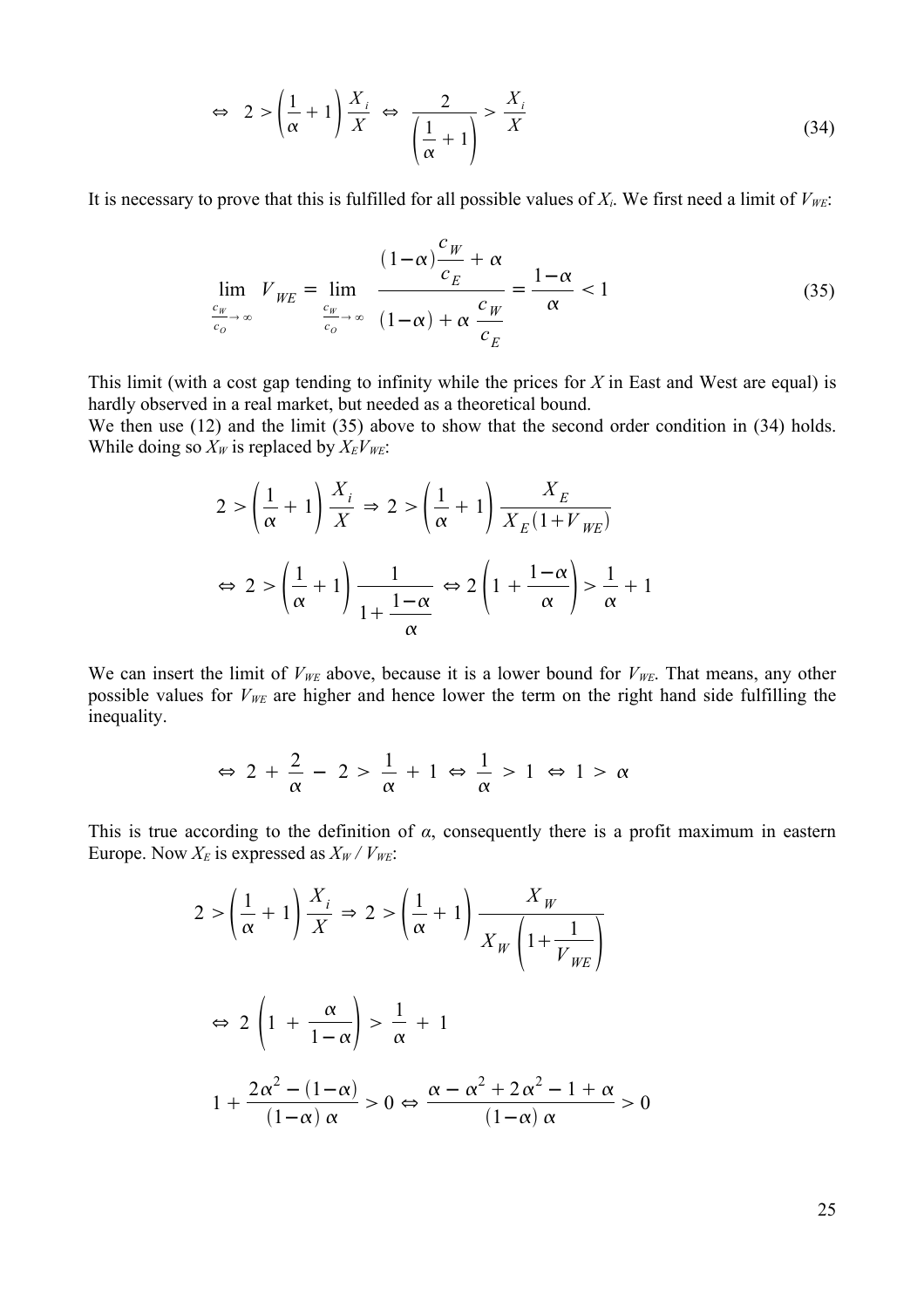$$
\Leftrightarrow \frac{\alpha^2 + 2 \alpha - 1}{(1 - \alpha) \alpha} > 0
$$

This statement is true for  $1 > \alpha > 0.5$ , so that a profit maximum exists in western Europe, too. (b) The derivative on page [9](#page-8-0) is calculated as follows:

$$
\frac{d V_{WE}}{d c_{WE}} = \frac{(1-\alpha)\left[(1-\alpha) + \alpha c_{WE}\right] - \left[(1-\alpha)c_{WE} + \alpha\right]\alpha}{\left[(1-\alpha) + \alpha c_{WE}\right]^2}
$$
\n
$$
= \frac{(1-\alpha)^2 + (1-\alpha)\alpha c_{WE} - (1-\alpha)\alpha c_{WE} - \alpha^2}{\left[(1-\alpha) + \alpha c_{WE}\right]^2} = \frac{(1-\alpha)^2 - \alpha^2}{\left[(1-\alpha) + \alpha c_{WE}\right]^2}
$$
\n
$$
= \frac{1-2\alpha}{\left[(1-\alpha) + \alpha c_{WE}\right]^2} < 0
$$

(c) It follows the transformation of ([\)](#page-25-1) into [\(16](#page-9-2)) on page [:](#page-25-0)

<span id="page-25-2"></span><span id="page-25-1"></span><span id="page-25-0"></span>
$$
X_E = \left(\frac{1-\alpha}{\alpha}w_H\right)^{\alpha} \left(1 - \frac{1}{\alpha}\frac{1}{1 + V_{WE}}\right)^{\alpha} \frac{1}{1 + V_{WE}} c_E^{-\alpha} Y
$$
(36)

We look at the middle bracket using equation  $(12)$  $(12)$  $(12)$ :

$$
1 - \frac{1}{\alpha} \frac{1}{1 + V_{WE}} = 1 - \frac{1}{\alpha} \frac{1}{1 + \frac{(1 - \alpha)c_W + \alpha c_E}{(1 - \alpha)c_W + \alpha c_W}}
$$
  

$$
= \frac{\alpha + \frac{\alpha(1 - \alpha)c_W + \alpha^2 c_E}{(1 - \alpha)c_E + \alpha c_W}}{\alpha + \frac{\alpha(1 - \alpha)c_W + \alpha^2 c_E}{(1 - \alpha)c_E + \alpha c_W}} - \frac{1}{\alpha + \frac{\alpha(1 - \alpha)c_W + \alpha^2 c_E}{(1 - \alpha)c_E + \alpha c_W}}
$$
  

$$
= \frac{\alpha + \frac{\alpha(1 - \alpha)c_W + \alpha^2 c_E}{(1 - \alpha)c_E + \alpha c_W} - 1}{\alpha + \frac{\alpha(1 - \alpha)c_W + \alpha^2 c_E}{(1 - \alpha)c_E + \alpha c_W}}
$$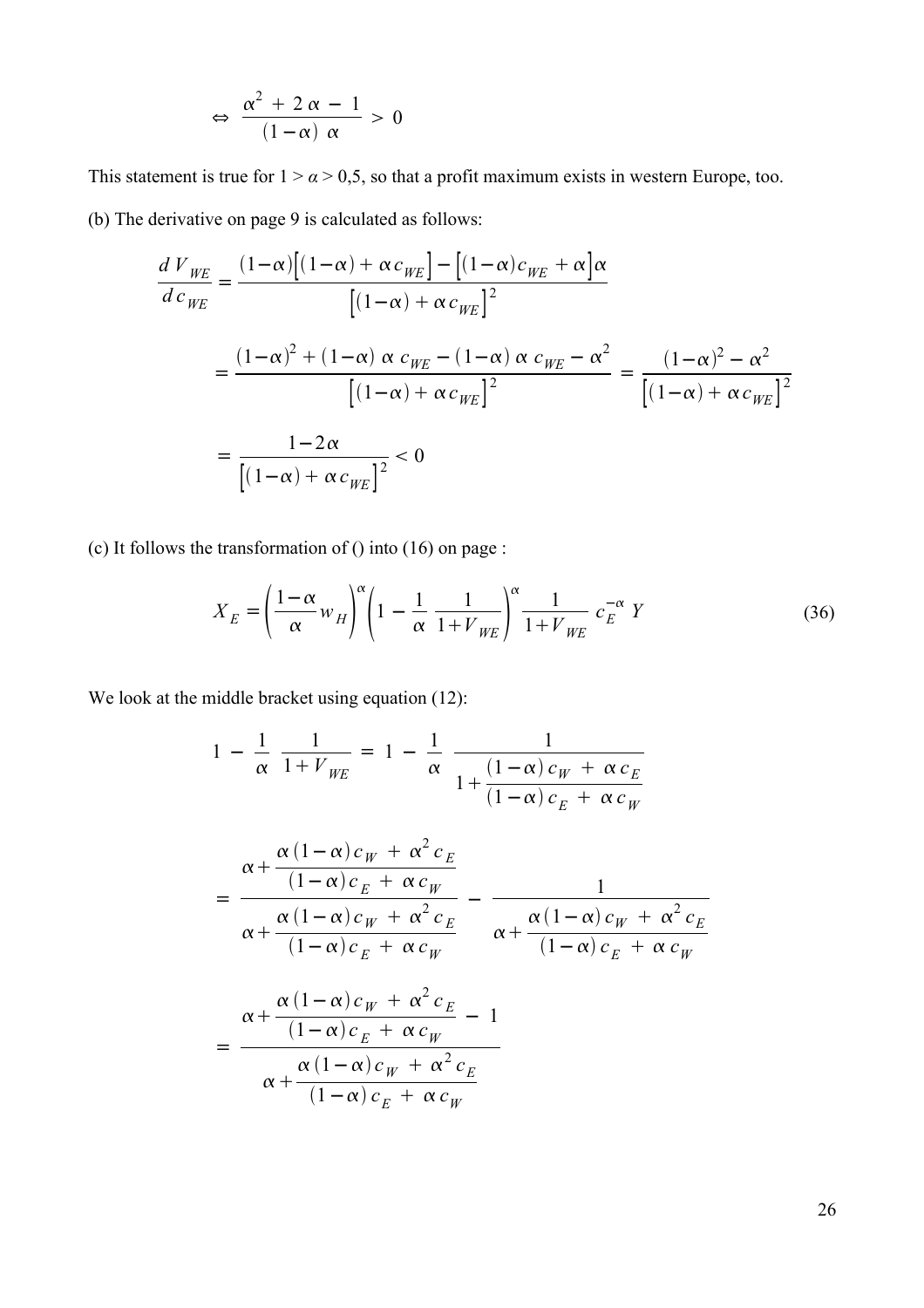$$
= \frac{\alpha \left[ \left( 1 - \alpha \right) c_E + \alpha c_W \right] + \alpha \left( 1 - \alpha \right) c_W + \alpha^2 c_E - \left[ \left( 1 - \alpha \right) c_E + \alpha c_W \right]}{\alpha \left[ \left( 1 - \alpha \right) c_E + \alpha c_W \right] + \alpha \left( 1 - \alpha \right) c_W + \alpha^2 c_E}
$$

After calculating the multiplications in the numerator and denominator several terms drop out and the expression simplifies to:

$$
\frac{2 \alpha c_E - c_E}{\alpha c_E + \alpha c_W}
$$

We insert this in  $(36)$  $(36)$ :

<span id="page-26-0"></span>
$$
X_{E} = \left(\frac{1-\alpha}{\alpha}w_{H}\right)^{\alpha} \left(\frac{2\alpha c_{E}-c_{E}}{\alpha c_{E}+\alpha c_{W}}\right)^{\alpha}\frac{1}{1+V_{WE}}c_{E}^{-\alpha}Y
$$

$$
= \left(\frac{1-\alpha}{\alpha}w_{H}\right)^{\alpha} \left(\frac{2\alpha-1}{\alpha c_{E}+\alpha c_{W}}\right)^{\alpha}\frac{1}{1+V_{WE}}Y
$$

$$
= \left(\frac{(1-\alpha)\left(2-\frac{1}{\alpha}\right)}{\alpha}\frac{w_{H}}{c_{W}+c_{E}}\right)^{\alpha}\frac{1}{1+V_{WE}}Y \quad \text{q. e. d.}
$$
(37)

In a similar way [\(18\)](#page-10-1) can be transferred into ([19](#page-10-0)):

<span id="page-26-1"></span>
$$
X_W = \left(\frac{1-\alpha}{\alpha}w_H\right)^{\alpha} \left(1 - \frac{1}{\alpha}\frac{1}{1+\frac{1}{V_{WE}}}\right)^{\alpha} \frac{1}{1+\frac{1}{V_{WE}}} c_W^{-\alpha} Y
$$
(38)

We concentrate again on the bracket in the middle and use equation ([12\)](#page-8-1):

$$
1 - \frac{1}{\alpha} \frac{1}{1 + \frac{1}{V_{WE}}} = 1 - \frac{1}{\alpha} \frac{1}{1 + \frac{(1 - \alpha)c_E + \alpha c_W}{(1 - \alpha)c_W + \alpha c_E}}
$$
  
= 
$$
\frac{\alpha + \frac{\alpha(1 - \alpha)c_E + \alpha^2 c_W}{(1 - \alpha)c_W + \alpha c_E}}{\alpha + \frac{\alpha(1 - \alpha)c_E + \alpha^2 c_W}{(1 - \alpha)c_W + \alpha c_E}} - \frac{1}{\alpha + \frac{\alpha(1 - \alpha)c_E + \alpha^2 c_W}{(1 - \alpha)c_W + \alpha c_E}}
$$